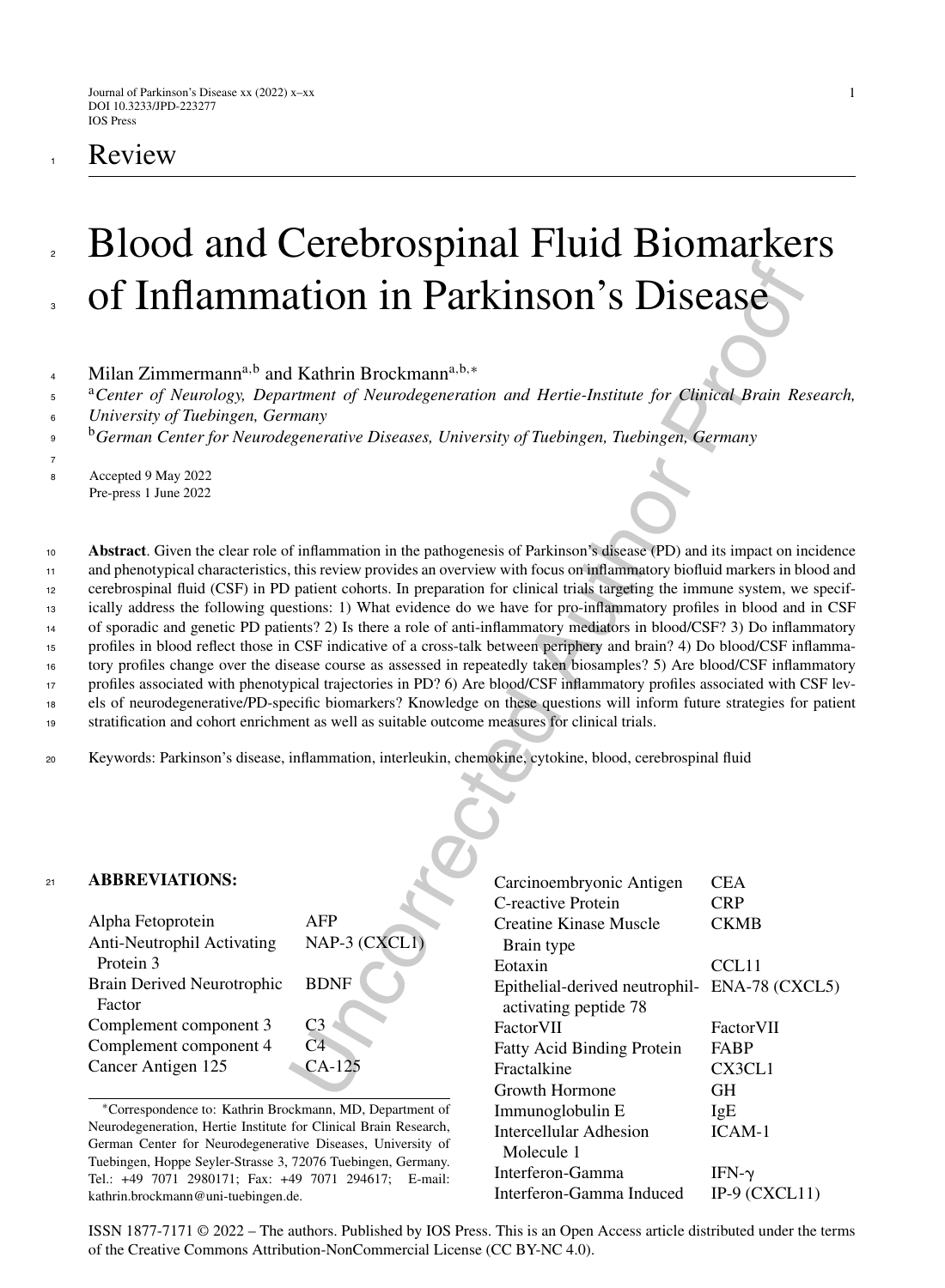| Protein-9                                  |                        | Epithelial Chemokine                           |                    |    |
|--------------------------------------------|------------------------|------------------------------------------------|--------------------|----|
| Interferon-Gamma Induced                   | IP-10 $(CXCL10)$       | Neutrophil Gelatinase-                         | <b>NGAL</b>        |    |
| Protein-10                                 |                        | Associated Lipocalin                           |                    |    |
| Interleukin-1 alpha                        | IL-1 $\alpha$          | NLR Family Pyrin Domain                        | NLRP3              |    |
| Interleukin-1 beta                         | $IL-1\beta$            | Containing 3                                   |                    |    |
| Interleukin-1 Receptor<br>Antagonist       | IL-1RA                 | Platelet-Derived Growth<br>Factor BB           | PDGF-BB            |    |
| Interleukin-2                              | $IL-2$                 | Prolactin                                      | Prolactin          |    |
| Interleukin-3                              | $IL-3$                 | Prostate Specific Antigen                      | PSA-f              |    |
| Interleukin-4                              | $IL-4$                 | (free)                                         |                    |    |
| Interleukin-5                              | $IL-5$                 | <b>RANTES</b>                                  | CCL5               |    |
| Interleukin-6                              | $IL-6$                 | S100 Calcium-Binding                           | S100A8/9           |    |
| Interleukin-7                              | $IL-7$                 | Protein A8/9                                   | (Calprotectin)     |    |
| Interleukin-8                              | $IL-8$                 | S100 Calcium-Binding                           | <b>S100B</b>       |    |
| Interleukin-9                              | $IL-9$                 | Protein B                                      |                    |    |
| Interleukin-10                             | $IL-10$                | Serum Amyloid A                                | <b>SAA</b>         |    |
| Interleukin-12p40                          | IL-12p40               | Soluble Interleukin-2                          | $sIL-2R$           |    |
| Interleukin-12p70                          | IL-12 $p70$            | Receptor                                       |                    |    |
| Interleukin-13                             | $IL-13$                | Soluble Tumor Necrosis                         | sTNFR1             |    |
| Interleukin-15                             | $IL-15$                | Factor Receptor 1                              |                    |    |
| Interleukin-16                             | $IL-16$                | <b>Soluble Tumor Necrosis</b>                  | sTNFR <sub>2</sub> |    |
| Interleukin-17 A                           | $IL-17A$               | Factor Receptor 2                              |                    |    |
| Interleukin-18                             | $IL-18$                | Soluble Vascular Cell                          | sVCAM1             |    |
| Interleukin-21                             | $IL-21$                | <b>Adhesion Molecule 1</b>                     |                    |    |
| Interleukin-22                             | $IL-22$                | <b>Stem Cell Factor</b>                        | <b>SCF</b>         |    |
| Interleukin-27                             | $IL-27$                | <b>Stromal Cell-Derived</b>                    | $SDF-1$            |    |
| Leptin                                     | Leptin                 | Factor-1                                       |                    |    |
| Lymphotactin                               | Lymphotactin           | Thyreoperoxidase                               | <b>TPO</b>         |    |
| Macrophage Colony                          | $CSF-1$                | <b>Thyroid Stimulating</b>                     | <b>TSH</b>         |    |
| <b>Stimulating Factor 1</b>                |                        | Hormone                                        |                    |    |
| Macrophage Derived                         | <b>MDC</b>             | <b>Tissue Factor</b>                           | TF                 |    |
| Chemokine                                  |                        | Tissue Inhibitor of                            | TIMP-2             |    |
| Macrophage Inflammatory                    | MIP-1 $\alpha$ (CCL3)  | Metalloproteinases 2                           |                    |    |
| Protein 1 Alpha                            |                        | <b>Transforming Growth</b>                     | TGF- $\alpha$      |    |
| Macrophage Inflammatory                    | MIP-1 $\beta$ (CCL4)   | Factor Alpha                                   |                    |    |
| Protein 1 Beta                             |                        | <b>Transforming Growth</b>                     | $TGF-\beta1$       |    |
| Macrophage Inflammatory<br>Protein 3 Alpha | MIP-3 $\alpha$ (CCL20) | <b>Factor Beta1</b><br><b>Tumor Necrosis</b>   | TNF- $\alpha$      |    |
| Macrophage Inflammatory                    | MIP-3 (CCL23)          | Factor alpha                                   |                    |    |
| Protein 3                                  |                        | <b>Tumor Necrosis</b>                          | $TNF-\beta$        |    |
| Matrix Metallopeptidase 3                  | MMP3                   | Factor beta                                    |                    |    |
| Matrix Metallopeptidase 9                  | MMP9                   | Chitinase-3-like 1                             | <b>YKL-40</b>      |    |
| Matrix Metallopeptidase 9                  | MMP <sub>10</sub>      |                                                |                    |    |
| Monocyte Chemoattractant                   | $MCP-1(CCL2)$          |                                                |                    |    |
| Protein 1                                  |                        | <b>INTRODUCTION</b>                            |                    |    |
| Monocyte Chemoattractant                   | MCP-2 (CCL8)           |                                                |                    | 22 |
| Protein 2                                  |                        | In recent years, a growing number of epidemio- |                    | 23 |
|                                            |                        |                                                |                    |    |

Monocyte Chemoattractant MCP-4 (CCL13)

Monokine Induced by MIG (CXCL9)

Mucosae Associated MEC (CCL28)

Protein 4

Interferon-Gamma

In recent years, a growing number of epidemio-<br>23 logical and genetic studies as well as post-mortem <sup>24</sup> and biofluid marker analyses including unbiased pro- <sup>25</sup> teomic approaches provide evidence for a relevant <sup>26</sup> influence of inflammation on both incidence and progression in Parkinson's disease (PD) [1–8]. In this <sup>28</sup>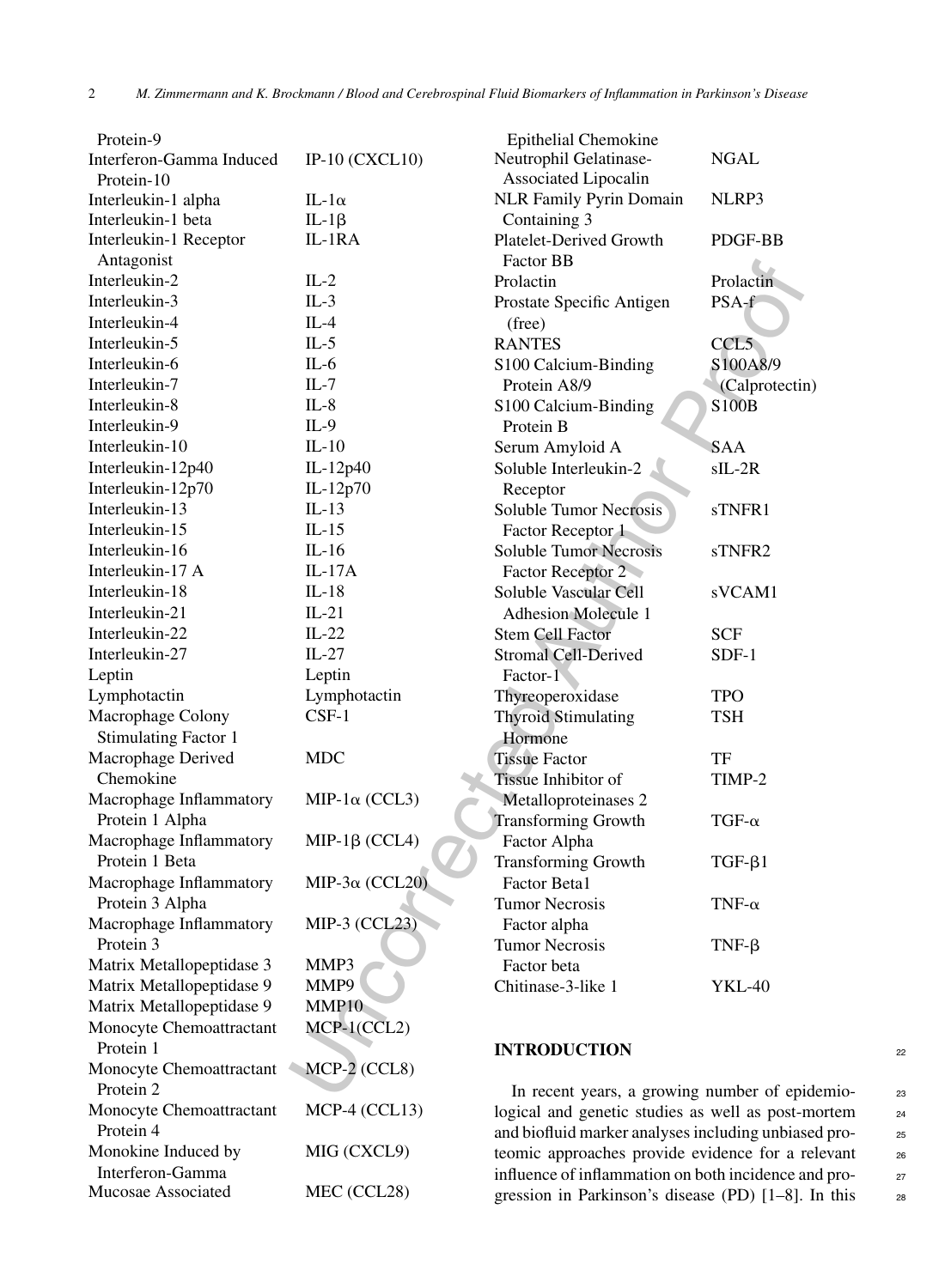context, the cerebral and peripheral as well as the innate and adaptive immune system seem involved [9]. The activation of microglia as representative of the cerebral innate immune system was shown postmortem and *in vivo* in PD patients by positron emission tomography (PET) studies ( $\lceil {}^{11}C \rceil P K11195$ ,  $18F$  [<sup>18</sup>F]FEPPA, [<sup>11</sup>C]PBR28) and by increased lev- els of cytokines in cerebrospinal fluid (CSF) [2, 10]. Microglia is activated by damage-associated molecular patterns (DAMPs), which are generated by damaged cells, misfolded proteins, and protein aggre- gates. In PD,  $\alpha$ -synuclein acts as DAMP resulting in microglia activation with induction of neuroin- flammation and release of cytokines/chemokines [11]. Moreover, there is increasing evidence for the involvement of the peripheral innate and adaptive immune system in the pathophysiology of PD. In this context,  $\alpha$ -synuclein promotes inflammasome- related cytokine production in the periphery and specific  $\alpha$ -synuclein peptides act as antigenic epi- topes resulting in helper and cytotoxic T cell responses in peripheral blood mononuclear cells from  $_{51}$  patients with PD [12, 13].

 Postmortem and biofluid (blood, CSF) studies reported that increased inflammatory profiles are associated with clinical subtypes of PD, promoting an accelerated motor and non-motor phenotype [3, 14–17]. Recent evidence highlights that the involve- ment of inflammation in PD is maximized in the early disease stages and maintains a chronic profile during the course of the disease [18, 19] (Fig. 1).

 Despite this clear role for inflammation in the pathogenesis of PD, several open questions remain to be answered in preparation of clinical tri- als aiming at disease-modification by targeting 64 the immune system: 1) What evidence do we have for pro-inflammatory profiles in blood and in CSF of sporadic and genetic PD patients? 2) Is there a role of anti-inflammatory mediators in blood/CSF? 3) Do inflammatory profiles in blood reflect those in CSF indicative of a cross-talk between periphery and brain? 4) Do blood/CSF inflamma- tory profiles change over the disease course as assessed in repeatedly taken biosamples? 5) Are blood/CSF inflammatory profiles associated with phenotypical trajectories in PD? 6) Are blood/CSF inflammatory profiles associated with CSF lev- els of neurodegenerative/PD-specific biomarkers? 7) Which inflammatory markers in blood/CSF are the most promising candidates for clinical trials with regard to patient stratification, cohort enrichment and outcome measures?

This review gives an overview of the current  $81$ knowledge on these questions with specific focus  $\frac{82}{2}$ on blood (plasma, serum) and CSF levels of inflammatory biofluid markers in PD patient cohorts. 84 We did a PubMed search using the search terms  $85$ "Parkinson, Inflammation, Interleukin, Chemokine, 86 Cytokine, Blood, CSF" and included publications  $87$ between  $01/2011-01/2022$ . Studies on white blood  $\qquad$  88 cells of the myeloid and lymphoid cell lineage as well  $\qquad$  89 as on postmortem tissue, imaging, and cell/animal 90 models are not included in the present manuscript as  $_{91}$ these are reviewed in other articles from this spe-<br>92 cial issue on "The immune system in Parkinson's 93 disease". (a) and the set of the set of the set of the set of the set of the set of the set of the set of the set of the set of the set of the set of the set of the set of the set of the set of the set of the set of the se

and by increased levi-<br>
(yolonic CSF) (2), between 01/2011-01/2022. Studies on whire<br>spinal fluid (CSF) [2, between 01/2011-01/2022. Studies on whire<br>typial fluid (CSF) [2, between 01/2011-01/2022. Studies on whire<br>which Please note that the assessed cohorts largely vary 95 in sample size and disease duration. Further, the type  $\frac{96}{96}$ of assays used, differs and ranges from singleplex <sup>97</sup> (ELISA) to multiplex immunoassays with different 98 metrics of quality control (lower limit of quantifica- 99 tion, number of replicates, variation coefficient, etc.). 100 Additionally, it is well known that females and males 101 differ in their immune system. They show distinct  $102$ patterns in innate and adaptive immune responses 103 which further change across the lifespan  $[20]$ . In 104 general, females show stronger innate and adaptive 105 immune responses than males with increased production of antibodies and anti-inflammatory species such  $107$ as IL-4 and IL-10. Taking these gender differences  $108$ into consideration is of importance when analysing 109 immune marker profiles in different cohorts against 110 disease status. However, only few studies stratified 111 their analyses by sex. All these points pose limitations 112 and have to be kept in mind for data interpretation and 113 drawing congruent conclusions.

### **WHAT EVIDENCE DO WE HAVE FOR** 115 **PRO-INFLAMMATORY PROFILES IN** 116 **BLOOD AND IN CSF OF SPORADIC AND 117 GENETIC PD PATIENTS?** 118

In preparation of upcoming clinical trials targeting  $119$ the immune system, it will be essential to translate  $120$ basic research findings from cell and animal models 121 into patient cohorts and to define markers that are rep-<br>122 resentative of inflammation, that are suited for patient 123 stratification and cohort enrichment, that are predictive/prognostic for different trajectories and that 125 serve as read-out for target engagement. Moreover, 126 such markers should be longitudinally accessible in 127 a multi-centre design. While specific imaging tech-<br>128 niques such as PET might not be readily available all  $129$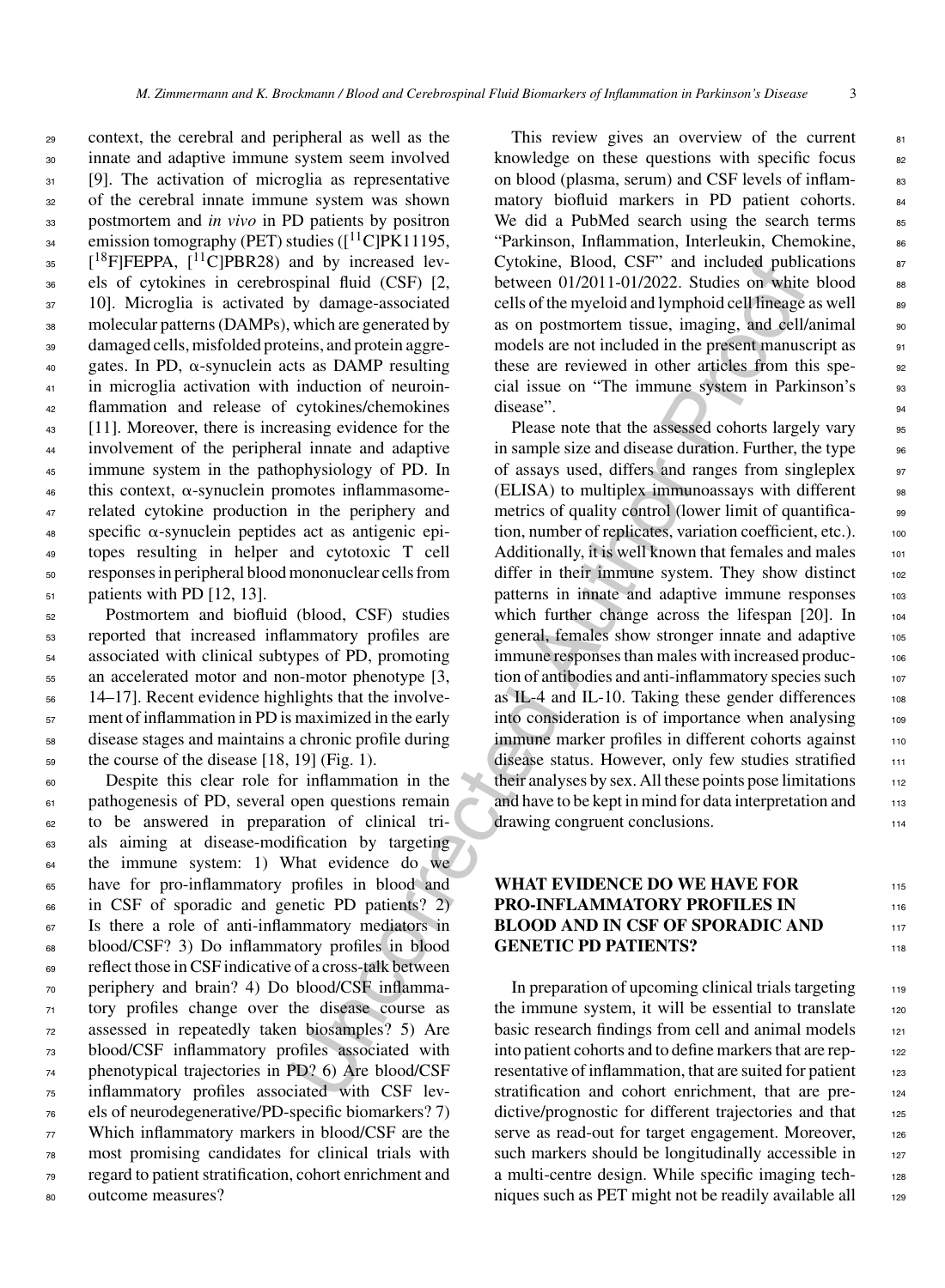

Fig. 1. Inflammatory markers in blood and CSF that are associated with clinical trajectories, disease progression, and neurodegenerative/disease-specific protein levels. In line with evidence from post-mortem and cell studies, blood and CSF levels of inflammatory markers indicate a contribution of the innate and adaptive immune system in both CNS and periphery. Of these, the most frequently reported inflammatory markers in blood and CSF that are associated with clinical trajectories, disease progression and neurodegenerative/disease-specific protein levels are IL-1 $\beta$ , IL-6, INF- $\gamma$ , MCP-1 and TNF- $\alpha$ . Notably, inflammation is maximized in the early disease stages and maintains a chronic profile during the course of the disease. Figure created in BioRender.com.

<sup>130</sup> over the world, blood can be repeatedly collected and 131 stored for longitudinal biofluid marker analyses.

 Most studies on inflammatory biofluid markers have been conducted cross-sectionally in blood com- paring levels of cytokines between patients with sporadic PD and healthy controls.

#### <sup>136</sup> *Inflammatory markers in blood*

 Over 50 different pro-inflammatory biofluid mark- ers have been assessed in serum or plasma. However, 139 only for 7 markers (CRP, IL-1 $\beta$ , IL-2, IL-6, IL-8,  $_{140}$  IFN- $\gamma$ , TNF- $\alpha$ ) more than 5 studies are available. The 141 most robust data are published for CRP [21–34] and IL-1 $\beta$  [25–27, 35–44]. These two show consistently higher levels in sporadic PD patients compared to healthy controls. Data for IL-2 [25, 27–29, 40, 45, 46], IL-6 [21, 25–29, 35, 37, 39–42, 45–50], IL-8  $[25, 28, 29, 35, 46, 51, 52]$ , IFN- $\gamma$   $[25, 26, 28, 29, 40,$  46, 50, 53–55], and TNF- $\alpha$  [25–29, 35, 36, 39–41, 46, 50, 51, 53, 54, 56–59] are less clear with some

studies reporting higher blood levels but others showing no differences or even lower levels in sporadic 150 PD patients when compared to healthy controls. A 151 detailed overview of all assessed blood markers along 152 with the respective findings and references is given  $153$ in Table 1.  $154$ 

#### *Inflammatory markers in CSF* 155

Studies in CSF are less frequent. Overall, 26 proinflammatory markers have been assessed. However, 157 only IL-1 $\beta$ , IL-6, IL-8, and TNF- $\alpha$  have been mea- 158 sured in 4 or more studies. Of these, levels of IL-1 $\beta$ <sub>159</sub> were consistently higher in sporadic PD patients 160 compared to healthy controls  $[36, 37, 60, 61]$  while  $\qquad$ levels of IL-6 were also mostly higher in sporadic 162 PD patients but with less robustness across studies 163 [37, 42, 46, 48, 60–63]. Data for IL-8 and TNF- 164  $\alpha$  are less clear with some studies reporting higher  $\alpha$  $CSF$  levels but others showing no differences or even  $166$ lower levels in sporadic PD patients when compared 167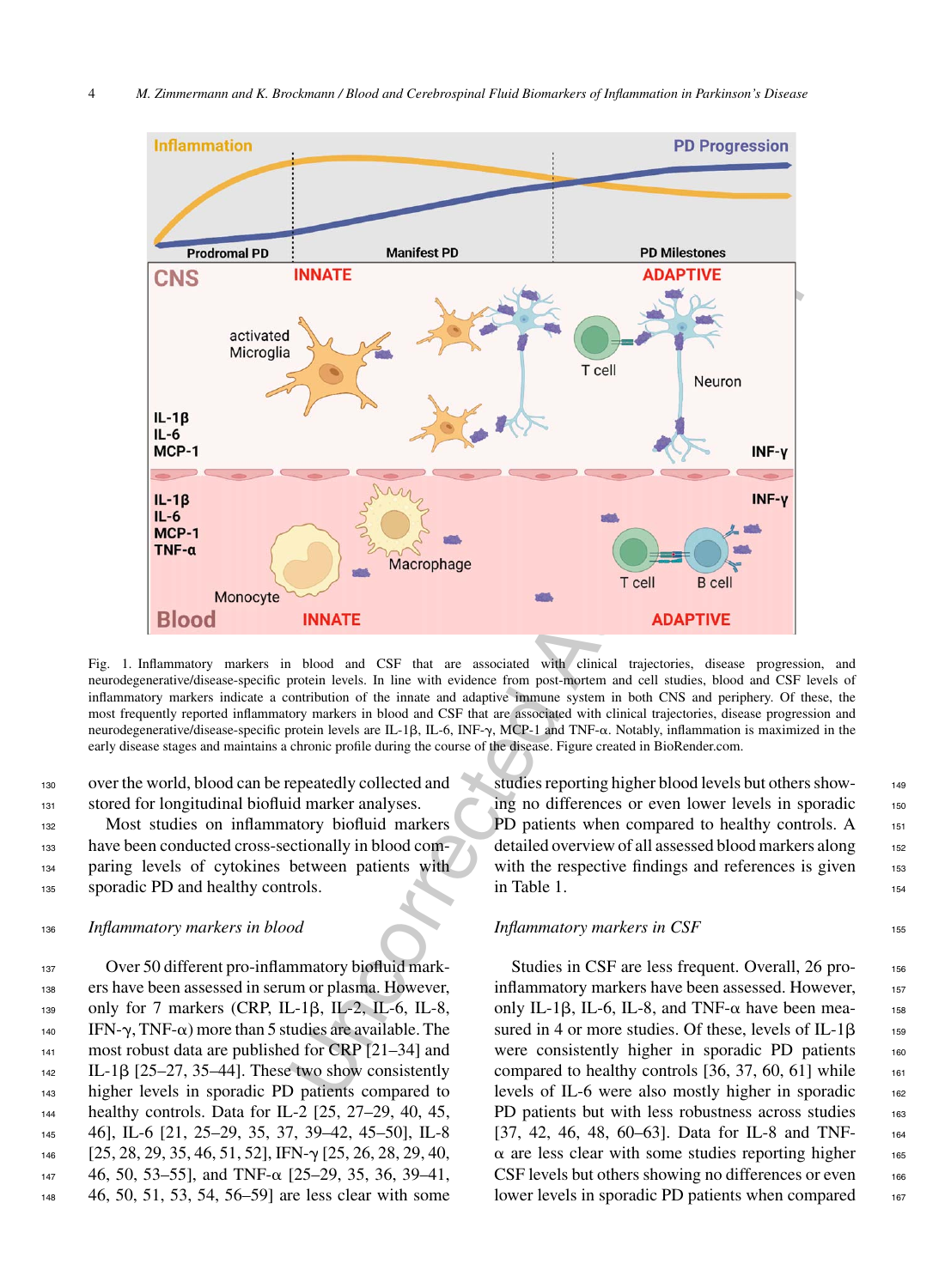|                         | Blood (PD vs. CON)                                          | CSF (PD vs. CON)                                                |
|-------------------------|-------------------------------------------------------------|-----------------------------------------------------------------|
| C <sub>3</sub>          | Sun et al. [96] 2019 ↓                                      |                                                                 |
| C4                      | Sun et al. [96] 2019 ↓                                      |                                                                 |
| CCL2 (MCP-1)            | Csencsits-Smith et al. [58] 2016 $\uparrow$                 | Hall et al. [63] 2018 $\longrightarrow$                         |
|                         | Schröder et al. [46] 2018 $\longrightarrow$                 | Schröder et al. [46] 2018 \                                     |
|                         | Usenko et al. [55] 2020 ↑                                   |                                                                 |
|                         | Miliukhina et al. [50] 2020 $\downarrow$                    |                                                                 |
| $CCL3 (MIP-1\alpha)$    | Schröder et al. [46] 2018 $\longrightarrow$                 | Schröder et al. [46] 2018                                       |
|                         | Calvani et al. [52] 2020 ↓                                  |                                                                 |
| $CCL4 (MIP-1\beta)$     | Schröder et al. [46] 2018 $\longrightarrow$                 |                                                                 |
|                         | Calvani et al. [52] 2020 ↑                                  |                                                                 |
| <b>CCL5</b> (RANTES)    | Mahlknecht et al. [45] 2012 -                               |                                                                 |
|                         | Tang et al. [47] 2014 $\uparrow$                            |                                                                 |
|                         | Qin et al. [25] 2016 $\uparrow$                             |                                                                 |
|                         | Schröder et al. [46] 2018 $\longrightarrow$                 |                                                                 |
| $CCL8 (MCP-2)$          |                                                             | Santaella et al. [65] 2020 ↓                                    |
| CCL11 (Eotaxin)         | Schröder et al. [46] 2018 $\longrightarrow$                 |                                                                 |
| $CCL13 (MCP-4)$         | Mahlknecht et al. [45] $2012 \rightarrow$                   |                                                                 |
| CCL17 (TARC)            | Schröder et al. [46] 2018 $\longrightarrow$                 |                                                                 |
| CCL20 (MIP-3 $\alpha$ ) | Schröder et al. [46] 2018 $\longrightarrow$                 |                                                                 |
| $CCL23 (MIP-3)$         |                                                             | Santaella et al. [65] 2020 ↓                                    |
| CCL28 (MEC)             |                                                             | Santaella et al. [65] 2020 ↑                                    |
| <b>CRP</b>              | Ton et al. [21] 2012 $\downarrow$                           | Hall et al. [63] 2018 $\longrightarrow$                         |
|                         | Andican et al. [22] 2012 ↑                                  | Moghaddam et al. [87] 2018 ↑                                    |
|                         | Lindqvist et al. [23] 2013 $\uparrow$                       |                                                                 |
|                         | Sawada et al. [24] 2014 ↑                                   |                                                                 |
|                         | Qin et al. [25] 2016 $\uparrow$                             |                                                                 |
|                         | Wang et al. [26] 2016 ↑                                     |                                                                 |
|                         | Kim et al. [27] 2018 $\longrightarrow$                      |                                                                 |
|                         | King et al. [28, 29] 2019 $\longrightarrow$                 |                                                                 |
|                         | Santos-García et al. [30] 2019                              |                                                                 |
|                         | Qiu et al. [31] 2019 1                                      |                                                                 |
|                         | Baran et al. [32] 2019 ↑                                    |                                                                 |
|                         | Jin et al. [33] 2020 $\uparrow$                             |                                                                 |
|                         | Dommershuijsen et al. [34] 2022                             |                                                                 |
| $CSF-1$                 |                                                             | Santaella et al. [65] 2020 $\longrightarrow$                    |
| CX3CL1 (Fractalkine)    | Gupta et al. [78] 2021 1                                    | Santaella et al. [65] 2020 $\downarrow$                         |
|                         |                                                             | Hatcher-Martin et al. [89] 2021 ↓                               |
| CXCL1 (NAP-3)           | Schröder et al. [46] 2018                                   | Santaella et al. [65] 2020 $\downarrow$                         |
| CXCL5 (ENA78)           | Schröder et al. [46] 2018 -                                 |                                                                 |
| CXCL9 (MIG)             | Schröder et al. [46] $2018 \rightarrow$                     |                                                                 |
| CXCL10 (IP-10)          | Schröder et al. [46] 2018 $\longrightarrow$                 | Schröder et al. [46] 2018 $\longrightarrow$                     |
|                         | Csencsits-Smith et al. [58] 2016 $\uparrow$                 | Hu et al. [64] 2019 $\longrightarrow$                           |
| CXCL11 (IP-9)           | Schröder et al. [46] 2018 $\longrightarrow$                 |                                                                 |
| $\text{CXCL12 (SDF-1)}$ | Bagheri et al. [97] 2018 ↑                                  |                                                                 |
| FABP                    | Brockmann et al. [38] 2016 ↑                                |                                                                 |
| ICAM-1                  | Andican et al. [22] 2012 ↑<br>Mahlknecht et al. [45] 2012 - |                                                                 |
|                         | Koziorowski et al. [35] $2012 \rightarrow$                  |                                                                 |
| $IL-1B$                 | Hu et al. [36] 2015 ↑                                       | Milyukhina et al. [37] 2015 $\uparrow$<br>Hu et al. [36] 2015 ↑ |
|                         | Milyukhina et al. [37] 2015 $\uparrow$                      | Chen et al. [60] 2018 $\uparrow$                                |
|                         | Brockmann et al. [38] 2016 ↑                                | Iwaoka et al. [61] 2020 ↑                                       |
|                         | Wang et al. [26] 2016 ↑                                     |                                                                 |
|                         | Qin et al. [25] 2016 $\uparrow$                             |                                                                 |
|                         | Karpenko et al. [39] 2018 ↑                                 |                                                                 |
|                         | Kim et al. [27] 2018 ↑                                      |                                                                 |
|                         | Rocha et al. [40] 2018 $\longrightarrow$                    |                                                                 |
|                         | Alrafiah et al. [41] 2019 ↑                                 |                                                                 |
|                         | Lian et al. [42] 2019 $\uparrow$                            |                                                                 |
|                         | Chatterjee et al. [43] 2020 ↑                               |                                                                 |
|                         | Fan et al. [44] 2020 $\uparrow$                             |                                                                 |

Table 1 Findings of levels of inflammatory markers in sporadic PD patients in blood (serum, plasma) and CSF compared to healthy controls from 01/2012-12/2021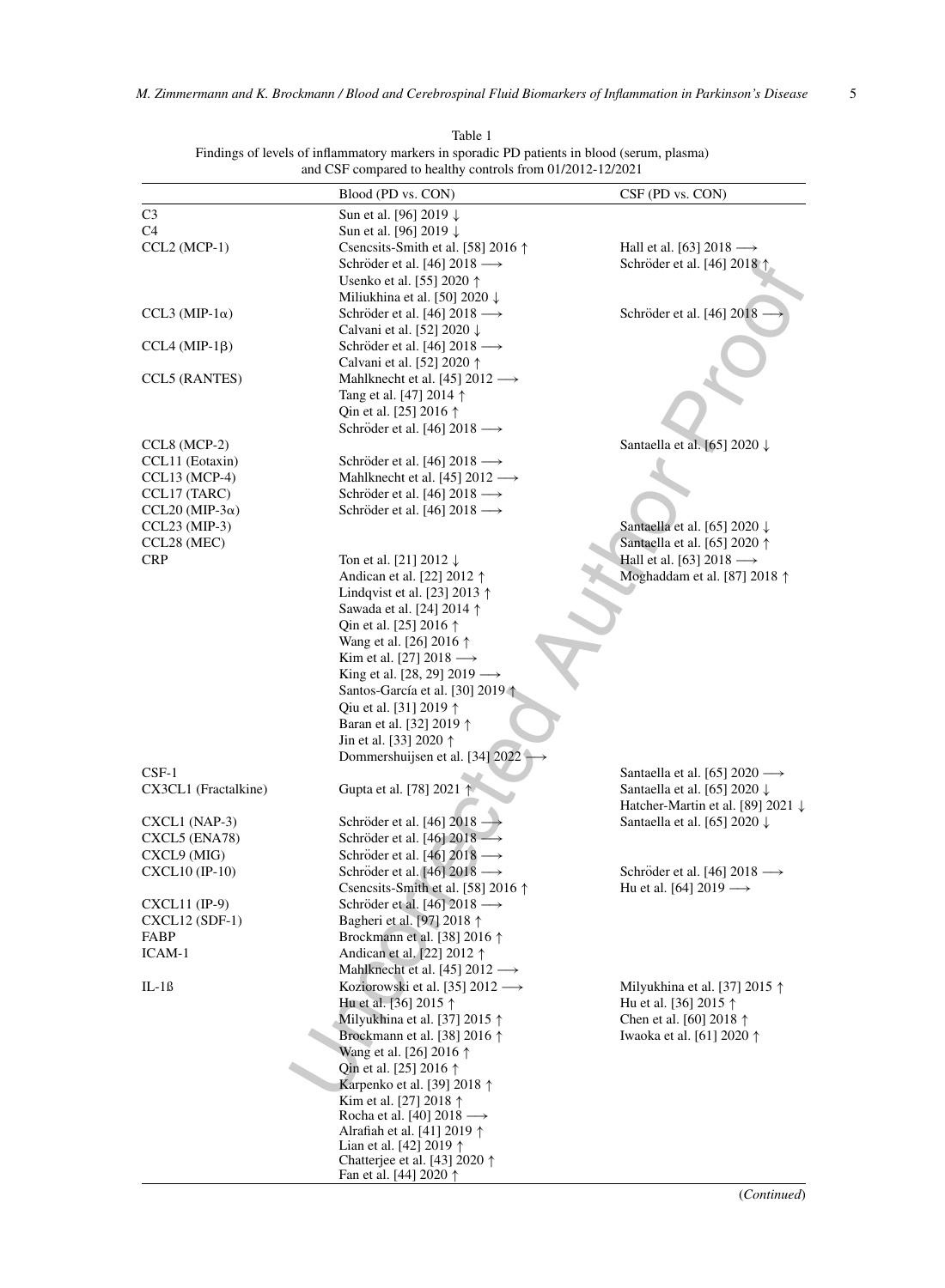|                           | (Continued)                                                                      |                                             |
|---------------------------|----------------------------------------------------------------------------------|---------------------------------------------|
|                           | Blood (PD vs. CON)                                                               | CSF (PD vs. CON)                            |
| IL-1RA                    | Karpenko et al. [39] 2018 ↓                                                      |                                             |
| $IL-2$                    | Mahlknecht et al. [45] $2012 \rightarrow$                                        | Schröder et al. [46] 2018 ↑                 |
|                           | Qin et al. [25] 2016 $\uparrow$                                                  |                                             |
|                           | Kim et al. [27] 2018 $\uparrow$                                                  |                                             |
|                           | Rocha et al. [40] 2018 $\longrightarrow$                                         |                                             |
|                           | Schröder et al. [46] 2018 $\longrightarrow$                                      |                                             |
|                           | King et al. [28, 29] 2019 $\longrightarrow$                                      |                                             |
| $sIL-2R$                  | Wang et al. [26] 2016 ↑                                                          |                                             |
| IL-4                      | Qin et al. [25] 2016 $\longrightarrow$                                           | Schröder et al. [46] 2018                   |
|                           | Rocha et al. [40] 2018 ↓                                                         |                                             |
|                           | Schröder et al. [46] 2018 $\longrightarrow$                                      |                                             |
|                           | King et al. [28, 29] 2019 $\longrightarrow$                                      |                                             |
| IL-5                      | Schröder et al. [46] 2018 $\longrightarrow$                                      |                                             |
| IL-6                      | Ton et al. [21] 2012 $\uparrow$                                                  | Yu et al. [62] 2014: \                      |
|                           | Koziorowski et al. [35] 2012 $\longrightarrow$                                   | Milyukhina et al. [37] 2015 ↑               |
|                           | Mahlknecht et al. [45] 2012 -                                                    | Delgado-Alvarado et al. [48] 2017 →         |
|                           | Tang et al. [47] 2014 ↑                                                          | Chen et al. [60] 2018 $\uparrow$            |
|                           | Milyukhina et al. [37] 2015 $\uparrow$                                           | Hall et al. [63] 2018 $\longrightarrow$     |
|                           | Wang et al. [26] 2016 ↑                                                          | Schröder et al. [46] 2018 ↑                 |
|                           | Qin et al. [25] 2016 ↑                                                           | Lian et al. [42] 2019 ↑                     |
|                           | Delgado-Alvarado et al. [48] 2017 $\longrightarrow$                              | Iwaoka et al. [61] 2020 $\longrightarrow$   |
|                           | Karpenko et al. [39] 2018 ↑                                                      |                                             |
|                           | Kim et al. [27] 2018 ↑                                                           |                                             |
|                           | Rocha et al. [40] 2018 ↓                                                         |                                             |
|                           | Schröder et al. [46] 2018 $\longrightarrow$                                      |                                             |
|                           | Alrafiah et al. [41] 2019 $\longrightarrow$                                      |                                             |
|                           | King et al. [28, 29] 2019 ↑                                                      |                                             |
|                           | Lian et al. [42] 2019 ↑                                                          |                                             |
|                           | Kwiatek-Majkusiak et al. [49] 2020                                               |                                             |
|                           | Miliukhina et al. [50] 2020 $\downarrow$                                         |                                             |
| $IL-8$                    | Koziorowski et al. [35] $2012 -$                                                 | Hall et al. [63] 2018 $\uparrow$            |
|                           | Gupta et al. [51] 2016 $\downarrow$                                              | Schröder et al. [46] 2018 $\longrightarrow$ |
|                           | Qin et al. [25] 2016 $\longrightarrow$                                           | Hu et al. [64] 2019 $\longrightarrow$       |
|                           | Schröder et al. [46] 2018                                                        | Santaella et al. [65] 2020 ↓                |
|                           | King et al. [28, 29] 2019 ·                                                      |                                             |
| $IL-9$                    | Calvani et al. [52] 2020 $\uparrow$                                              |                                             |
|                           | Schröder et al. [46] 2018 $\rightarrow$<br>Calvani et al. [52] 2020 $\downarrow$ | Schröder et al. [46] 2018 ↓                 |
| $IL-10$                   | Koziorowski et al. [35] 2012 $\longrightarrow$                                   | Schröder et al. [46] 2018 $\longrightarrow$ |
|                           | Brockmann et al. [38] 2016 ↑                                                     | Hu et al. [64] 2019 $\longrightarrow$       |
|                           | Qin et al. [25] 2016 $\uparrow$                                                  |                                             |
|                           | Karpenko et al. [39] 2018 $\longrightarrow$                                      |                                             |
|                           | Kim et al. [27] 2018 $\longrightarrow$                                           |                                             |
|                           | Rocha et al. [40] 2018 $\downarrow$                                              |                                             |
|                           | Schröder et al. [46] 2018 $\longrightarrow$                                      |                                             |
|                           | King et al. [28, 29] 2019 $\longrightarrow$                                      |                                             |
|                           | Rathnayake et al. [54] 2019 ↑                                                    |                                             |
|                           | Martin-Ruiz et al. [57] 2020 ↑                                                   |                                             |
| $IL-12$                   | Koziorowski et al. [35] 2012 $\longrightarrow$                                   |                                             |
| IL-12-p40                 | Brockmann et al. [38] 2016 $\uparrow$                                            |                                             |
| IL-13                     | Schröder et al. [46] 2018 $\longrightarrow$                                      |                                             |
|                           | Lin et al. [53] 2019 $\uparrow$                                                  |                                             |
| $IL-16$                   |                                                                                  |                                             |
| IL-17A                    | Rocha et al. [40] 2018 $\downarrow$                                              |                                             |
| Schröder et al. [46] 2018 | Schröder et al. [46] 2018 $\longrightarrow$                                      | Majbour et al. [68] 2020 $\downarrow$       |
| $IL-21$                   | Schröder et al. [46] 2018 $\longrightarrow$                                      | Schröder et al. [46] 2018 $\longrightarrow$ |
| $IL-22$                   | Schröder et al. [46] 2018 $\longrightarrow$                                      | Schröder et al. [46] 2018 $\longrightarrow$ |
| $IL-27$                   | Kouchaki et al. [59] 2018 ↓                                                      |                                             |

Table 1

(*Continued*)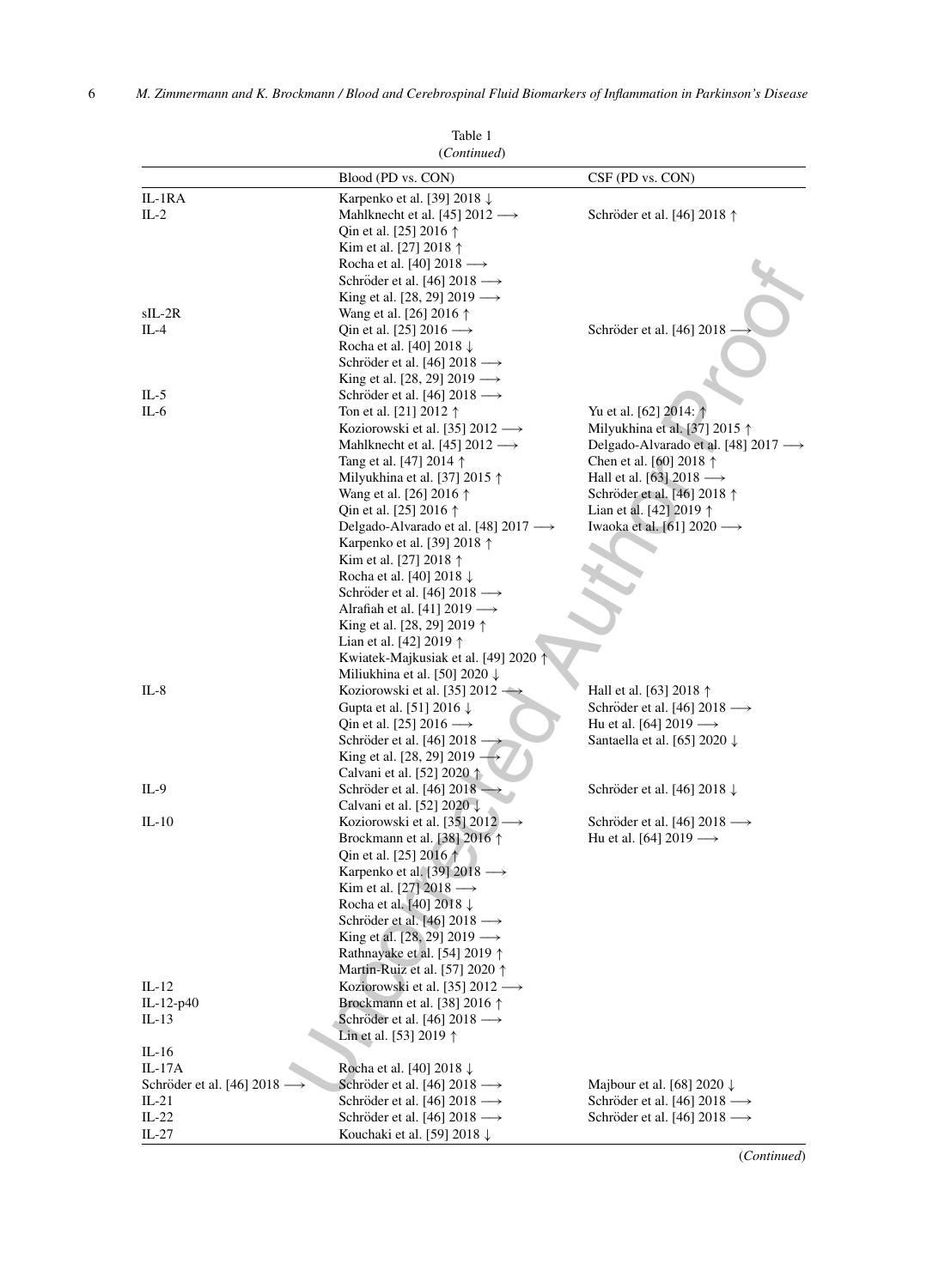|                                                                               | (Continued)                                                                                                                                                                                                                                                                                                                                                                                                                                                                                                                                                                                                                                                                                                                                                         |                                                                                                                                                                                               |
|-------------------------------------------------------------------------------|---------------------------------------------------------------------------------------------------------------------------------------------------------------------------------------------------------------------------------------------------------------------------------------------------------------------------------------------------------------------------------------------------------------------------------------------------------------------------------------------------------------------------------------------------------------------------------------------------------------------------------------------------------------------------------------------------------------------------------------------------------------------|-----------------------------------------------------------------------------------------------------------------------------------------------------------------------------------------------|
|                                                                               | Blood (PD vs. CON)                                                                                                                                                                                                                                                                                                                                                                                                                                                                                                                                                                                                                                                                                                                                                  | CSF (PD vs. CON)                                                                                                                                                                              |
| IFN-y                                                                         | Wang et al. [26] 2016 $\longrightarrow$<br>Qin et al. [25] 2016 $\longrightarrow$<br>Eidson et al. [56] 2017 $\uparrow$<br>Rocha et al. [40] 2018 ↓<br>Schröder et al. [46] 2018 $\longrightarrow$<br>King et al. [28, 29] 2019 $\longrightarrow$<br>Lin et al. [53] 2019 $\uparrow$<br>Rathnayake et al. [54] 2019 $\uparrow$<br>Miliukhina et al. [50] 2020 $\uparrow$<br>Usenko et al. [55] 2020 ↓                                                                                                                                                                                                                                                                                                                                                               | Schröder et al. [46] 2018 $\longrightarrow$<br>Iwaoka et al. [61] 2020 $\longrightarrow$                                                                                                      |
| Leptin                                                                        | Mahlknecht et al. [45] $2012 \rightarrow$<br>Rahnemayan et al. [98] 2021 $\longrightarrow$                                                                                                                                                                                                                                                                                                                                                                                                                                                                                                                                                                                                                                                                          |                                                                                                                                                                                               |
| NGAL<br>NLRP3                                                                 | Eidson et al. [56] 2017 $\uparrow$<br>Chatterjee et al. [43] 2020 ↑<br>Fan et al. [44] 2020 $\uparrow$                                                                                                                                                                                                                                                                                                                                                                                                                                                                                                                                                                                                                                                              |                                                                                                                                                                                               |
| PDGF-BB<br>Prolactin<br>S100A8/9 (Calprotectin)                               | Roy et al. [99] 2021 $\uparrow$<br>Mahlknecht et al. [45] 2012 $\uparrow$<br>Mahlknecht et al. [45] 2012 $\uparrow$<br>Dumitrescu et al. [100] 2021 $\uparrow$                                                                                                                                                                                                                                                                                                                                                                                                                                                                                                                                                                                                      |                                                                                                                                                                                               |
| <b>S100B</b><br>SAA (Serum amyloid A)<br>SCF<br>$TGF-\beta1$<br>TGF- $\alpha$ | Brockmann et al. [38] 2016 $\uparrow$                                                                                                                                                                                                                                                                                                                                                                                                                                                                                                                                                                                                                                                                                                                               | Sathe et al. [101] 2012 ↑<br>Hall et al. [63] 2018 ↑<br>Santaella et al. [65] 2020 $\longrightarrow$<br>Chen et al. [60] 2018 ↑<br>Santaella et al. [65] 2020 $\longrightarrow$               |
| TIMP-2<br>TNF- $\alpha$<br>sTNFR1 and sTNFR2<br>sVCAM1                        | Mahlknecht et al. [45] $2012 \rightarrow$<br>Koziorowski et al. [35] 2012 $\uparrow$<br>Hu et al. [36] 2015 $\uparrow$<br>Gupta et al. [51] 2016 $\downarrow$<br>Wang et al. [26] 2016 $\uparrow$<br>Qin et al. [25] 2016 $\uparrow$<br>Csencsits-Smith et al. [58] 2016 \<br>Eidson et al. [56] 2017 $\uparrow$<br>Karpenko et al. [39] 2018<br>Kim et al. [27] 2018 $\longrightarrow$<br>Kouchaki et al. [59] 2018 1<br>Rocha et al. [40] 2018 $\downarrow$<br>Schröder et al. [46] 2018 -<br>Alrafiah et al. [41] 2019<br>King et al. [28, 29] 2019 ↑<br>Lin et al. [53] 2019 $\uparrow$<br>Rathnayake et al. [54] 2019 ↑<br>Martin-Ruiz et al. [57] 2020 ↑<br>Miliukhina et al. [50] 2020 $\downarrow$<br>Rocha et al. [83] 2014 ↑<br>Perner et al. [80] 2019 ↑ | Delgado-Alvarado et al. [48] 2017 ↑<br>Chen et al. [60] 2018 $\longrightarrow$<br>Schröder et al. [46] 2018 ↑<br>Hu et al. [36, 64] 2015, 2019 $\longrightarrow$<br>Iwaoka et al. [61] 2020 ↑ |
| YKL-40                                                                        |                                                                                                                                                                                                                                                                                                                                                                                                                                                                                                                                                                                                                                                                                                                                                                     | Hall et al. [63] 2018 $\downarrow$                                                                                                                                                            |
| Significantly reduced levels in comparison to controls.                       |                                                                                                                                                                                                                                                                                                                                                                                                                                                                                                                                                                                                                                                                                                                                                                     | $\uparrow$ : Significantly elevated levels in comparison to controls. $\rightarrow$ : No significant differences in comparison to controls. $\downarrow$ :                                    |
| lthy controls [36, 46, 48, 60, 61, 63–65]. A                                  |                                                                                                                                                                                                                                                                                                                                                                                                                                                                                                                                                                                                                                                                                                                                                                     | mutations as well as in non-manifesting L                                                                                                                                                     |
| ed overview of all assessed CSF markers along                                 |                                                                                                                                                                                                                                                                                                                                                                                                                                                                                                                                                                                                                                                                                                                                                                     | mutation carriers.                                                                                                                                                                            |
| he respective findings and references is given<br>le 1.                       |                                                                                                                                                                                                                                                                                                                                                                                                                                                                                                                                                                                                                                                                                                                                                                     | Two studies with focus on <i>LRRK2</i> used serun<br>ples from the Michael J. Fox Foundation L.                                                                                               |
|                                                                               |                                                                                                                                                                                                                                                                                                                                                                                                                                                                                                                                                                                                                                                                                                                                                                     | Cohort Consortium and assessed 32 and 23 in                                                                                                                                                   |

Table 1

 to healthy controls [36, 46, 48, 60, 61, 63–65]. A detailed overview of all assessed CSF markers along with the respective findings and references is given in Table 1.

#### <sup>172</sup> *Genetic-associated PD*

#### <sup>173</sup> *LRRK2 (Leucine-rich repeat kinase 2)*

<sup>174</sup> There are 3 studies available which explored <sup>175</sup> inflammatory markers in PD patients with *LRRK2*

mutations as well as in non-manifesting *LRRK2* 176 mutation carriers.

Two studies with focus on *LRRK2* used serum samples from the Michael J. Fox Foundation LRRK2 179 Cohort Consortium and assessed 32 and 23 inflam- <sup>180</sup> matory markers by multiplex assays. Both studies 181 found similar serum levels of inflammatory markers 182 between PD patients with *LRRK2* mutations compared to those with *LRRK2*-wildtype status [38, 66]. 184 In a subgroup with CSF available, higher levels of 185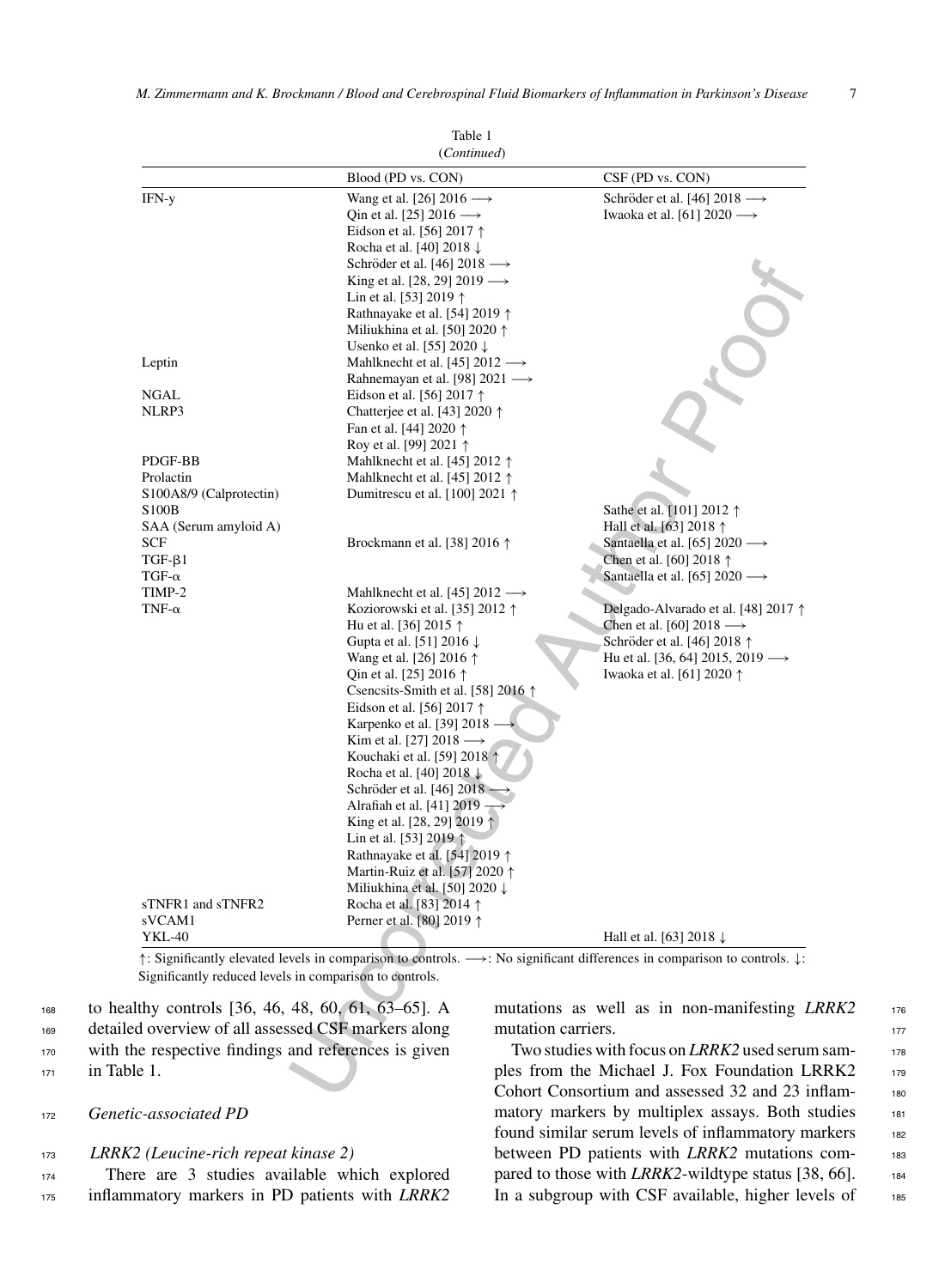VEGF and IL-8 were detected in PD patients with *LRRK2* mutations compared to those with *LRRK2*- wildtype status [66]. A recent study from Israel confirmed the findings of relatively similar inflam- matory profiles between PD patients with vs. without *LRRK2* mutations as the colleagues also did not find any differences in blood or CSF levels of cytokines 193 [67].

 Within the group of PD patients with *LRRK2* mutations, higher serum levels of IL-8, MCP-1 and MIP1- $\beta$  seem associated with a more severe phe- notype comprising cognitive impairment, orthostatic hypotension and REM-Sleep-behaviour disorder 199 [14].

 While 1 of the 3 studies reports higher serum levels  $_{201}$  of IL-1B [66], the other 2 studies did not find differ- ences in inflammatory profiles in blood and/or CSF between non-manifesting *LRRK2* mutation carriers and healthy controls, even when clinically stratified for prodromal markers [38, 67]. A recent study in Norwegian individuals revealed higher CSF levels of TNF- $\alpha$  in *LRRK2* mutation carriers when compared to controls [68]. Given these somewhat variable find- ings, one has to keep in mind that different prodromal symptoms vary in their predictive value to PD conver-211 sion and that the rate of progression from prodromal to manifest PD is age-dependent and varies among patients. Therefore, these cross-sectional results in the prodromal cohorts need to be interpreted with cau- tion and warrant further longitudinal studies, ideally in individuals who convert to PD during study.

#### <sup>217</sup> *GBA (Glucocerebrosidase)*

 While one small study reports increased plasma 219 levels of IFN- $\gamma$ , IL-1 $\beta$ , IL-2, and TNF- $\alpha$  in 8 PD patients carrying heterozygous mutations in the *GBA* gene [50], two larger studies did not find any differ- ences in blood and CSF levels between PD patients as well as healthy individuals with vs. without het-erozygous *GBA* mutations [67, 69].

#### <sup>225</sup> *PRKN/PINK1 (Parkin/PINK1)*

 It has been shown that dysfunction in Parkin and PINK1 enhances mitochondrial stress with activation of inflammatory processes and neurodegeneration via the STING protein cascade (stimulator of interferon genes) [70]. Consequently, PD patients with bi-allelic and heterozygous mutations in *PRKN/PINK1* showed increased serum levels of IL-6 in a gene-dosage man-ner in 3 cohorts [71].

<sup>234</sup> We conclude that the role of inflammation in PD is <sup>235</sup> reflected in increased inflammatory markers in blood

and CSF in sporadic PD patients compared to healthy 236 control individuals. Studies in genetically associated <sub>237</sub> PD (*LRRK2*, *GBA*, *PRKN*/*PINK1*) are rare and indi- <sup>238</sup> cate similar profiles as seen in sporadic PD. Data in 239 at-risk and prodromal mutation carriers are sparse and <sup>240</sup> conflicting and need further validation in prospec- <sup>241</sup> tively followed longitudinal cohorts.

### **IS THERE A ROLE OF 243 ANTI-INFLAMMATORY MEDIATORS IN BLOOD/CSF?** 245

While many studies focus on pro-inflammatory 246 profiles, it is more and more established that <sup>247</sup> inflammation is a balance between pro- and anti- <sup>248</sup> inflammatory processes. 249

The best investigated anti-inflammatory marker in <sub>250</sub> the context of PD is  $IL-10$  in blood. However, reports  $251$ are quite heterogenous. While some studies show 252 higher levels in sporadic PD patients, others find no 253 differences or lower levels in sporadic PD patients 254 compared to healthy controls  $[25, 27-29, 35, 38-40,$  255 46, 54, 57]. Two studies have been done in CSF and <sup>256</sup> found no differences between sporadic PD patients 257 and healthy controls  $[46, 64]$ .

SSF levels of cytokines<br>
The Vast Correction in the CMA MICINET (Data and the CMA MICINET AUTHER AND INCREDITY and the same severe phe-<br>
ANTI-THITELA MICINET AUTHOR INDIFFORMATORY MEDIATORS In<br>
impairment orthostatic orpor Within the group of PD patients, single studies 259 report higher blood levels of IL-10 to be associated 260 with motor and cognitive impairment as well as with <sub>261</sub> higher CSF levels of  $\alpha$ -synuclein [55, 57]. Whether  $_{262}$ such findings represent compensatory upregulation to 263 keep the balance between pro-and anti-inflammatory 264 species remains to be elucidated. A detailed overview 265 of the respective findings in blood and CSF along with <sup>266</sup> references is given in Table 1. 267

### **DO INFLAMMATORY PROFILES IN BLOOD REFLECT THOSE IN CSF INDICATIVE OF A CROSS-TALK** 270 **BETWEEN PERIPHERY AND BRAIN?** 271

When designing clinical trials, one has to decide 272 which biomaterial should to be repeatedly collected 273 for outcome measurements. In this context, blood is  $274$ more easily accessible than CSF. However, we should <sub>275</sub> know whether blood profiles are representative for 276 profiles in CSF and can serve as proxy for centralnervous system neuroinflammation? 278

So far, there are 3 comprehensive studies published  $_{279}$ in sporadic PD that assessed a variety of inflammatory 280 markers by multiplex assay in CSF/serum pairs [16, 281 56, 72]. The 2 smaller cohorts comprised 12 and  $22$  282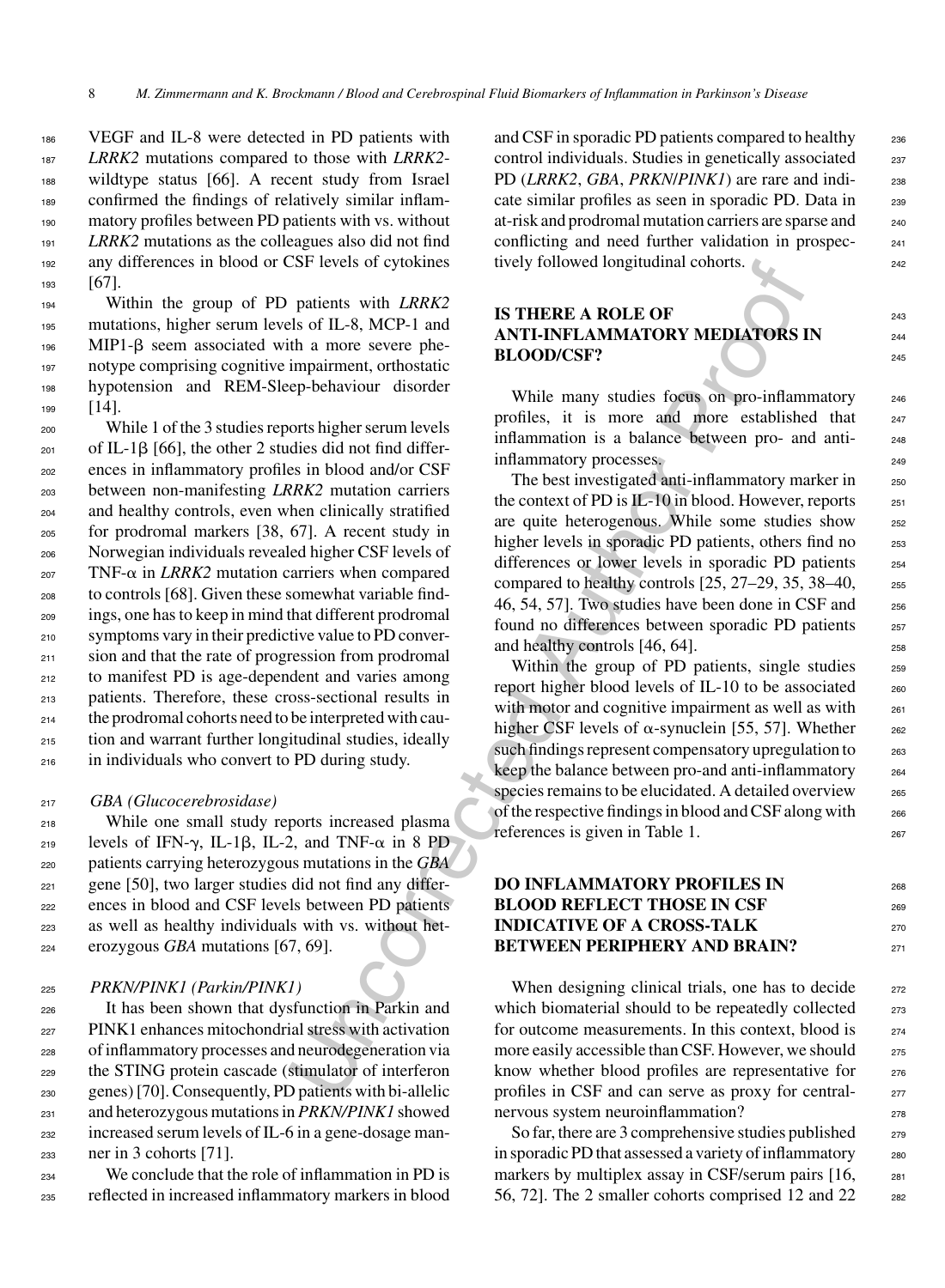APE, BDNN; CA-125, an increase in section between infermal and ET and TRL and TRL and TRL and TL-5, TL-4, TL-5, TL-4, TL-5, TL-4, TL-5, TL-4, TL-5, TL-4, TL-5, TL-4, TL-5, TL-4, TL-5, TL-4, TL-5, TL-1, TL-5, TL-4, TL-5, T PD patients whereas our own cohort consisted of 453 sporadic PD patients. Importantly, the platform/panel 285 (Mesoscale: V-PLEX: IFN-γ, IL-1β, IL-2, IL-4, IL- 6, IL-8, IL-10, IL-12p70, IL-13, TNF- $\alpha$ ) that was used in the 2 smaller studies was identical and fully overlapped with the inflammatory markers assessed in our own study (Myriad: AFP, BDNF, CA-125, CEA, CKMB, ENA-78, FactorVII, FABP, GH, IgE,  $_{291}$  ICAM-1, IL-1 $\alpha$ , IL-1 $\beta$  IL-2, IL-3, IL-4, IL-5, IL-6, IL-7, IL-8, IL-10, IL-12p40, IL-12p70, IL-13, IL-15, IL-16, IL-18, Leptin, Lymphotactin, MDC, MIP-1 $\beta$ , MMP3, MMP9, MCP-1, PSA-f, SCF, TPO, TSH, TF, TNF- $\alpha$ , TNF- $\beta$ ). Results from all 3 studies are quite congruent: (I) Only a fraction of markers is reliably detectable in both CSF and serum. (II) Correlations of cytokines between blood and CSF are sparse. In the 2 smaller studies, none of the markers IL-6, IL-8, 300 IL-10, IFN- $\gamma$ , TNF- $\alpha$  showed a significant correla- tion between serum and CSF. The first study with 12 patients additionally assessed CRP which showed a good correlation between serum and CSF. In our larger study of 41 markers, ICAM-1, IL-4, IL-6, IL-305 12p40, MCP-1, MIP-1 $\beta$ , MMP3, Leptin, and TSH were correlated between CSF and serum in females and in males whereas IL-8, IL-13 and CKMB were correlated only in females.

<sup>309</sup> These findings indicate that inflammatory markers 310 in blood and CSF do not reflect one another and that 311 they might be regulated independently of each other. <sup>312</sup> This poses a challenge for clinical trials. Which bio-<sup>313</sup> material should to be collected for repeated outcome <sup>314</sup> measurements – the more easily accessible blood or <sup>315</sup> CSF by lumbar puncture?

### <sup>316</sup> **DO BLOOD/CSF INFLAMMATORY** <sup>317</sup> **PROFILES CHANGE OVER THE DISEASE** <sup>318</sup> **COURSE AS ASSESSED IN REPEATEDLY** <sup>319</sup> **TAKEN BIOSAMPLES?**

 Inflammatory profiles do not follow a linear pattern as recent evidence highlights that inflammation in PD is maximized in the early disease stages and maintains a chronic profile during the course of the disease. Knowledge of the trajectories of the different biofluid markers in relation to disease progression is important when interpreting therapeutic effects (beneficial/risk) in clinical trials targeting the immune system.

 One study used a multiplex assay assessing 37 cytokines in serum of 25 sporadic PD patients every 6 months over 2 years. While levels of IL-4 increased, 331 plasma levels of IL-2, IL-9 and IL-15 decreased over time. Other cytokines did not change significantly

over time [58]. Another study reports stable blood 333 levels of CRP over a period of 3 years in 313 PD 334 patients with a mean disease duration of 7.9 years 335 at baseline. Notably, the patients have been stratified 336 by their individual CRP levels at baseline (low, mid,  $337$ high) [73]. Another study in 47 PD patients showed  $338$ an increase in serum levels of C3, C4, and IL-6 in  $339$  $30-50\%$  of patients over a period of 2 years [74].  $30-50\%$  of patients over a period of 2 years [74].

So far, 1 study reports longitudinal measurements  $341$ of YKL-40 in repeatedly taken CSF samples of 63 342 sporadic PD patients. The authors report an increase 343 of CSF levels of YKL-40 over 2 years in the whole 344 PD cohort as well as in subgroups when stratified by  $345$ disease duration  $\leq$  or  $>$  5 years disease duration [75]. 346

We conclude that large longitudinal studies with  $347$ repeatedly collected blood and CSF biosamples in 348 *de-novo* patients over several years are missing. 349 However, such data are of utmost importance and 350 will provide information on how inflammatory pro-<br><sub>351</sub> files evolve over time and in concert with other 352 neurodegenerative/disease-specific biomarkers. 353

### **ARE BLOOD/CSF INFLAMMATORY** <sup>354</sup> **PROFILES ASSOCIATED WITH** <sup>355</sup> **PHENOTYPICAL TRAJECTORIES IN PD?** 356

In order to enrich cohorts for maximized thera-<br>357 peutic benefit, define clinically reasonable outcome 358 measures and target specific clinical milestones, 359 knowledge on the predictive/prognostic value of  $360$ inflammatory profiles in relation to clinical trajec-<br><sub>361</sub> tories is important.

There are several studies in blood and CSF that 363 investigated inflammatory profiles in relation to phe-<br><sub>364</sub> notypical characteristics of motor and non-motor 365 symptoms, the latter with focus on cognition, depres- 366 sion and sleep. A detailed overview of associations  $367$ between inflammatory profiles in blood and CSF with 368 phenotypical characteristics is given in Table 2 along 369 with all references.

### *Inflammatory markers in blood: Phenotypical* 371 *trajectories* 372

It was repeatedly shown cross-sectionally that 373 higher blood levels of IL-6  $[42, 48, 76]$  and CRP  $374$ [30, 77] are associated with worse motor function. 375 Other single studies further found that higher blood 376 levels of fractalkine [78], IL-1 $\beta$  [44], IL-15 [72],  $\frac{377}{4}$ IFN-γ [56], S100B [79], TNF- $\alpha$  [72], and VCAM1 376 [80] are related to worse motor function. One longi- 379 tudinal study could further support the finding that 380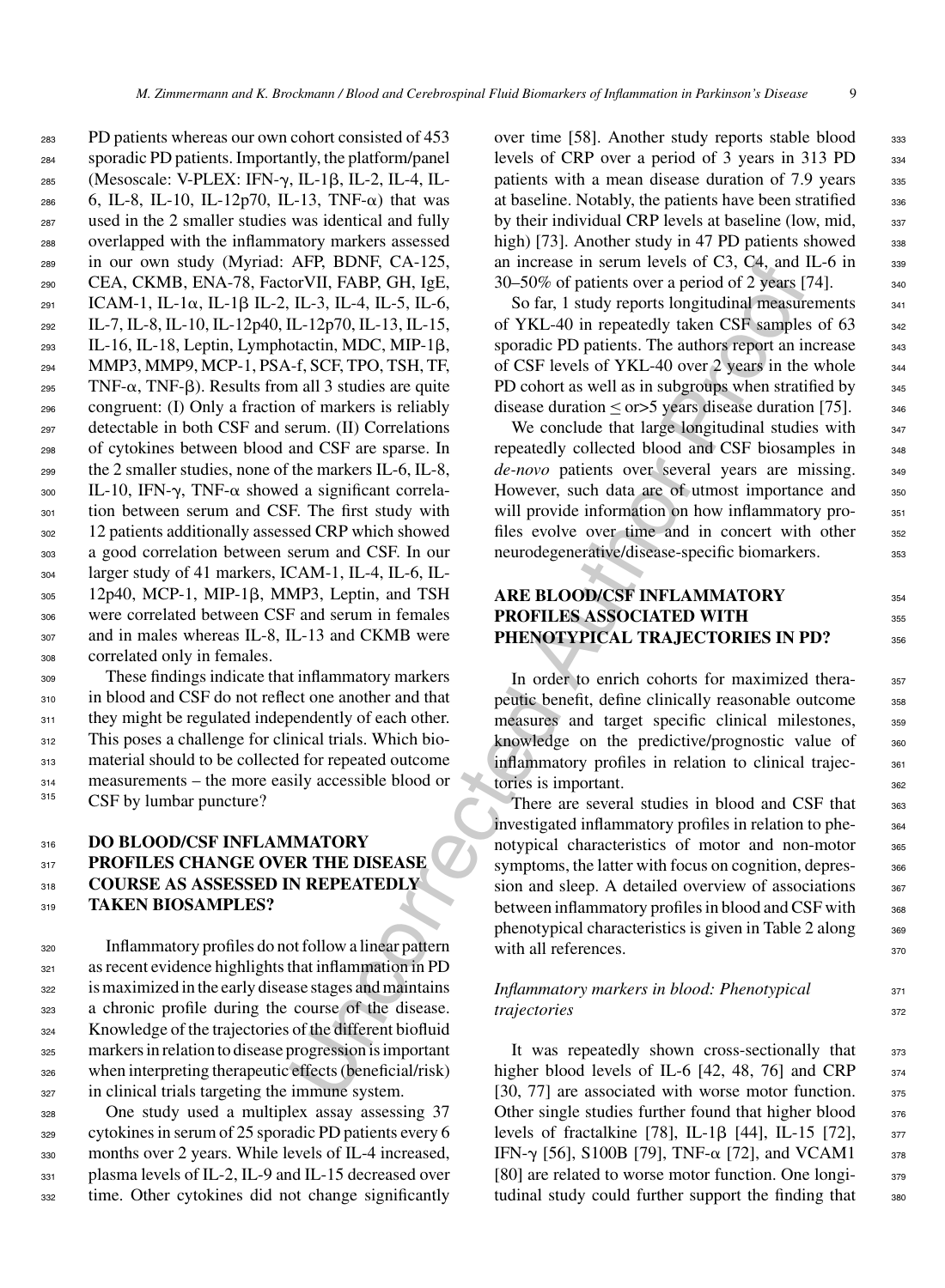|                     |                        |                          |                                         | Blood         |                       |                             |           | $\mathbf{CSF}$           |                     |                          |                        |                                |
|---------------------|------------------------|--------------------------|-----------------------------------------|---------------|-----------------------|-----------------------------|-----------|--------------------------|---------------------|--------------------------|------------------------|--------------------------------|
|                     | Mortality              | Motor function Cognitive | function                                | Depression    | Hallucination Fatigue | ${\rm Sleep}$<br><b>RBD</b> | Mortality | Motor function Cognitive | function            | Hallucination Depression |                        | Fatigue<br>Sleep<br><b>RBD</b> |
| C <sub>3</sub>      |                        |                          | <b>Vesely</b><br>[74, 85]<br>2018, 2019 |               |                       |                             |           |                          |                     |                          |                        |                                |
| C <sub>4</sub>      |                        |                          | <b>Vesely</b><br>[74] 2018              |               |                       |                             |           |                          |                     |                          |                        |                                |
| CCL2 MCP-1          |                        |                          |                                         |               |                       |                             |           | Santaella<br>[88] 2020   | Lerche<br>[72] 2022 |                          | Lindqvist<br>[23] 2013 | Lindqvist [23]<br>2013         |
| <b>CRP</b>          | Sawada <sup>[73]</sup> | <b>Umemura</b>           | Mollenhauer                             |               | Sawada                |                             |           | Hall                     | Lindqvist           |                          | Lindqvist              | Lindqvist [23]                 |
|                     | 2015                   | $[81]$ 2015              | [84] 2019                               |               | [24] 2014             |                             |           | $[63]$ 2018              | [23] 2013           |                          | [23] 2013              | 2013                           |
|                     |                        | Santos-García            | <b>Martin-Ruiz</b>                      |               |                       |                             |           | Moghaddam                | Hall                |                          | Hall                   |                                |
|                     |                        | $[30]$ 2019              | [57]2020                                |               |                       |                             |           | [87] 2018                | $[63]$ 2018         |                          | $[63]$ 2018            |                                |
|                     |                        | Li                       |                                         |               |                       |                             |           |                          | Moghaddam           |                          | Lindqvist              |                                |
|                     |                        | [77] 2021                |                                         |               |                       |                             |           |                          | [87] 2018           |                          | [23] 2013              |                                |
| CX3CL1 Fractalkine  |                        | Gupta                    |                                         |               |                       |                             |           | Hatcher-Martin           |                     |                          |                        |                                |
|                     |                        | [78] 2021                |                                         |               |                       |                             |           | [89] 2021                |                     |                          |                        |                                |
| <b>CXCL10 IP-10</b> |                        |                          |                                         |               |                       |                             |           |                          |                     |                          |                        | Lindqvist [23]                 |
|                     |                        |                          |                                         |               | Jied                  |                             |           |                          |                     |                          |                        | 2013                           |
| FABP                |                        |                          | Lerche                                  |               |                       |                             |           |                          | Lerche              |                          |                        |                                |
| $IL-1B$             |                        | Fan                      | [72] 2022                               |               |                       |                             |           |                          | [72] 2022           |                          |                        | $\rm{Hu}$                      |
|                     |                        | [44] 2020                |                                         |               |                       |                             |           |                          |                     |                          |                        | $[36]$ 2015                    |
| IL-1RA              |                        |                          |                                         |               |                       | Herlofson [102              |           |                          |                     |                          |                        |                                |
|                     |                        |                          |                                         |               |                       | 2018                        |           |                          |                     |                          |                        |                                |
| $IL-2$              |                        | King                     |                                         |               |                       |                             |           | Or                       |                     |                          |                        |                                |
|                     |                        | [28] 2019                |                                         |               |                       |                             |           |                          |                     |                          |                        |                                |
| $IL-4$              |                        | King                     |                                         |               |                       |                             |           |                          |                     |                          |                        |                                |
|                     |                        | $[28]$ 2019              |                                         |               |                       |                             |           |                          |                     |                          |                        |                                |
| $IL-6$              | <b>Dufek</b>           | Delgado-                 | <b>Vesely</b>                           | <b>Vesely</b> |                       | Pereira                     |           | Lian                     | Lindqvist           |                          |                        |                                |
|                     | $[86]$ 2015            | Alvarado <sup>[48]</sup> | $[85]$ 2019                             | [74] 2018     |                       | $[103]$ 2016                |           | [42] 2019                | [23] 2013           |                          |                        |                                |
|                     |                        | 2017                     | <b>Martin-Ruiz</b>                      |               |                       |                             |           |                          | Yu                  |                          |                        |                                |
|                     |                        | Green                    | [57] 2020                               |               |                       |                             |           |                          | [62] 2014           |                          |                        |                                |
|                     |                        | $[76]$ 2019              | Usenko                                  |               |                       |                             |           |                          |                     |                          |                        |                                |
|                     |                        | Lian                     | $[55]$ 2020                             |               |                       |                             |           |                          |                     |                          |                        |                                |
|                     |                        | [42] 2019                |                                         |               |                       |                             |           |                          |                     |                          |                        |                                |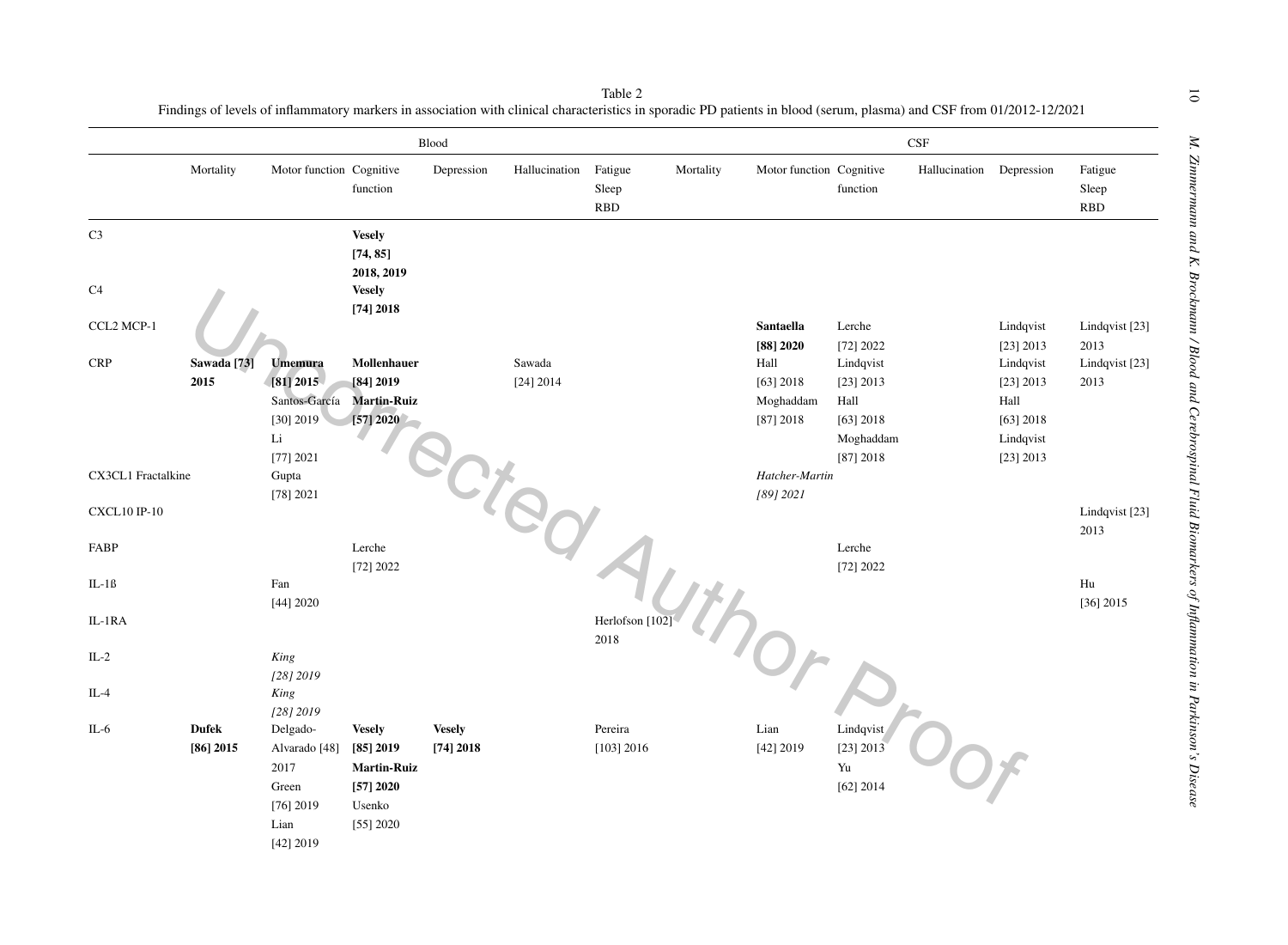

Straight = positive associations meaning higher levels of the respective inflammatory marker are associated with worse clinical outcome measure. Italic = Results show an inverse association meaning lower levels of the respective (anti)-inflammatory marker are associated with worse clinical outcome measure. Bold = Studies with longitudinal clinical data. Please note that due to space limitation we only name the first author with year of publication and do not refer to co-authors with "et al.".

 $\overline{1}$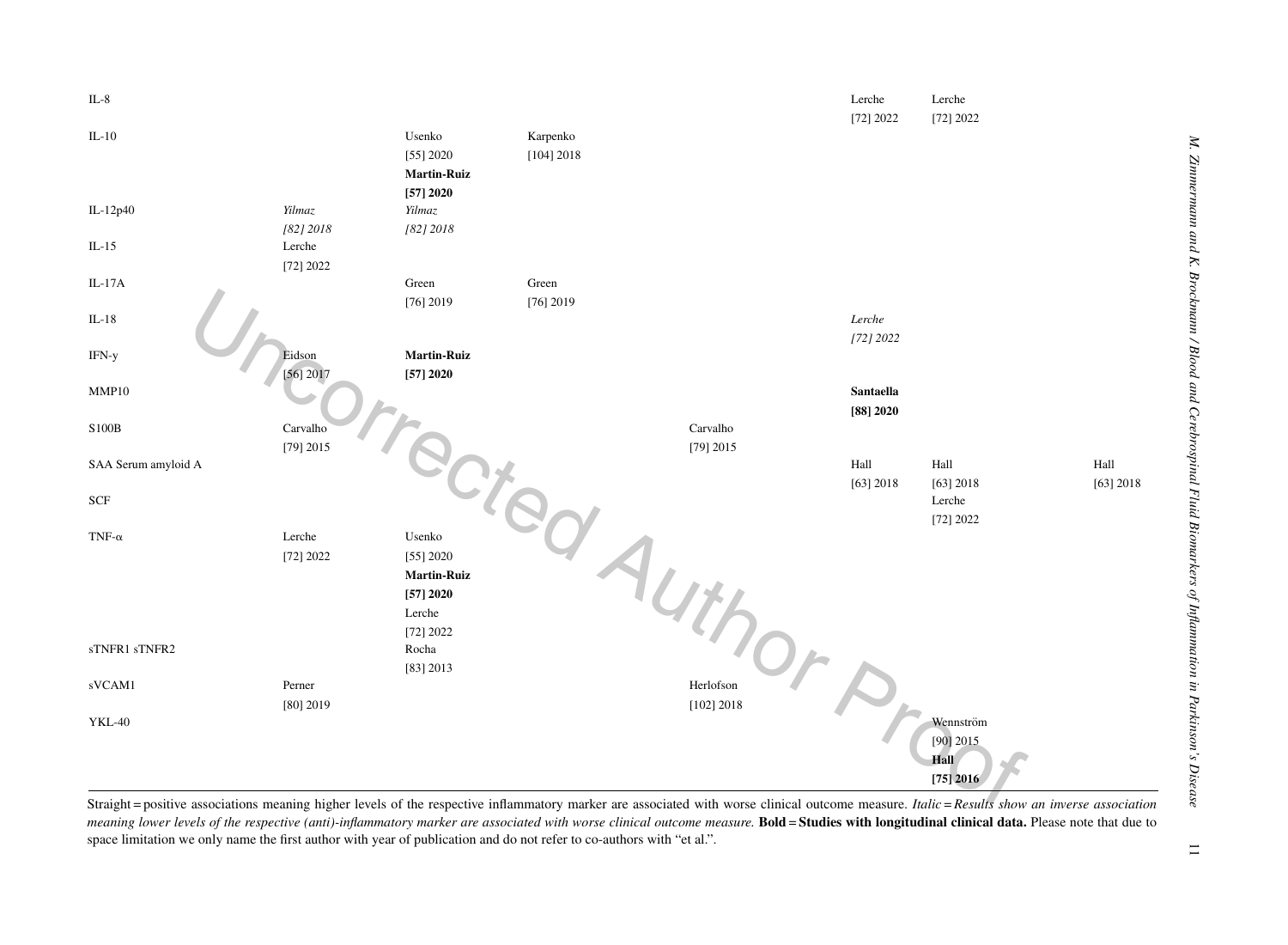higher CRP levels are associated with more severe motor impairment [81]. Contrary, lower blood levels of the anti-inflammatory makers IL-4 [28] and IL- 12p40 [82] were also associated with worse motor function.

 Several cross-sectional studies report higher lev- els of CRP, FABP, IL-6, IL-10, IL-17A, TNF- $\alpha$ , and TNFR to be related with worse cognitive func- tion and dementia [55, 72, 76, 83]. One longitudinal study supports the finding that higher levels of CRP are associated with cognitive decline over time [84]. Similarly, it was shown longitudinally that higher levels of C3 and C4 are related to reduced memory function [74, 85]. Another longitudinal study created an inflammatory composite score based on Patients' 396 individual blood levels of CRP, IFN-γ, IL-6, IL-10, and TNF- $\alpha$ . While a higher composite score predicted worse MoCA scores over 3 years, no association was found with phenoconversion to manifest dementia <sup>400</sup> [57].

<sup>401</sup> Two longitudinal studies report an association <sup>402</sup> between higher levels of CRP and IL-6 with overall <sup>403</sup> mortality in PD [73, 86].

### <sup>404</sup> *Inflammatory markers in CSF: Phenotypical* <sup>405</sup> *trajectories*

 Two studies report higher CSF levels of CRP to 407 be associated with worse motor function [63, 87]. Other single studies found that higher CSF levels of IL-6 [42], IL-8 [72], and SAA [63] are related to worse motor function. One longitudinal study reports that higher CSF levels of MCP-1 and MMP-412 10 are associated with more severe motor impairment [88]. Contrary, lower levels of the anti-inflammatory marker fractalkine and IL-18 were associated with worse motor function [72, 89].

 Several cross-sectional studies report higher CSF levels of CRP and IL-6 to be related with worse cogni- tive function [23, 63, 87]. Other single studies further found that higher CSF levels of MCP-1, FABP, IL-8, 420 SAA, SCF, and YKL-40 are associated with cognitive impairment [63, 72, 90]. One longitudinal study sup- ports that higher CSF levels of YKL-40 are associated with cognitive decline over time [75].

<sup>424</sup> Higher CSF levels of CRP and MCP-1 were asso-<sup>425</sup> ciated with depression and fatigue [23, 63].

426 We conclude that higher blood and CSF levels <sup>427</sup> of inflammatory markers are associated with more <sup>428</sup> severe clinical trajectories of motor and non-motor <sup>429</sup> symptoms cross-sectionally as well as longitudinally (Fig. 1).

### **ARE BLOOD/CSF INFLAMMATORY** <sup>430</sup> **PROFILES ASSOCIATED WITH CSF LEVELS OF NEURODEGENERATIVE/** <sup>432</sup> **PD-SPECIFIC BIOMARKERS?** 433

In order to map the complex picture of neurodegen- <sup>434</sup> eration with its different pathway-related endpoints 435  $(\alpha$ -synuclein aggregation, concomitant amyloid-beta  $436$  $(A\beta)$  and tau pathology) and (neuro)inflammation,  $437$ comprehensive biomarker analyses are needed. 438

The 3 studies that assessed inflammatory mark-<br>439 ers by multiplex assay in CSF/serum pairs (described 440 above) also performed additional analyses in relation <sup>441</sup> to CSF levels of neurodegenerative/PD-biomarkers 442  $[16, 56, 72]$ .

*Inflammatory markers in blood: CSF levels of* <sup>444</sup> *neurodegenerative/PD-specific biomarkers* <sup>445</sup>

L-10, IL-17A, TNH-ca, eration with its different pathway related ento that states are also that the state of CRP comprehensive biomater and (Apple and (nearly alternation) and (nearly alternation of the authorization of t In our own study, we could show that higher blood  $_{446}$ levels of ICAM-1, IL-18, and MIP-1 $\beta$  are associated  $447$ with higher CSF levels of t-Tau and  $p181$ -Tau. Higher  $448$ blood levels of FABP, MMP3, TF, and TNF- $\alpha$  are  $449$ correlated with higher CSF levels of NFL. Higher 450 blood levels of IL-10, IL-12p40, IL-13, IL-16, IL-18, <sup>451</sup> MCP-1, and MIP-1 $\beta$  are associated with higher CSF  $452$ levels of  $\alpha$ -synuclein. Notably, the majority of these  $453$ associations were only found in female PD patients <sup>454</sup>  $[72]$ .  $455$ 

### *Inflammatory markers in CSF: CSF levels of*  $456$ *neurodegenerative/PD-specific biomarkers* <sup>457</sup>

In the study by Wijeyekoon, higher CSF levels of  $458$ IL-1 $\beta$  and IL-8 were associated with higher CSF lev-  $459$ els of t-Tau whereas no correlation was seen between  $460$ CSF inflammatory markers with p-Tau,  $\alpha$ -synuclein  $461$ or  $\mathbf{A}\mathbf{\beta}_{1-42}$  [16]. Our own study revealed that higher  $\qquad 462$ CSF levels of FABP, ICAM-1, MMP3, SCF, and 463 TF were associated with higher CSF levels of t- <sup>464</sup> Tau, p181-Tau and  $\alpha$ -synuclein in both, males and in  $465$ females whereas the same association was detected  $466$ with  $\mathbf{AB}_{1-42}$  only on males [72].

There is only 1 longitudinal study with repeat-<br>468 edly taken CSF samples over 2 years available. Here, higher baseline CSF levels of YKL-40 were associated with higher baseline CSF levels of t-Tau, p-Tau and  $\alpha$ -synuclein but not with A $\beta_{1-42}$ . Similarly, an increase in CSF levels of YKL-40 over 2 years was associated with an increase in CSF levels of t-Tau, <sup>474</sup>  $p$ -Tau, and  $\alpha$ -synuclein [75].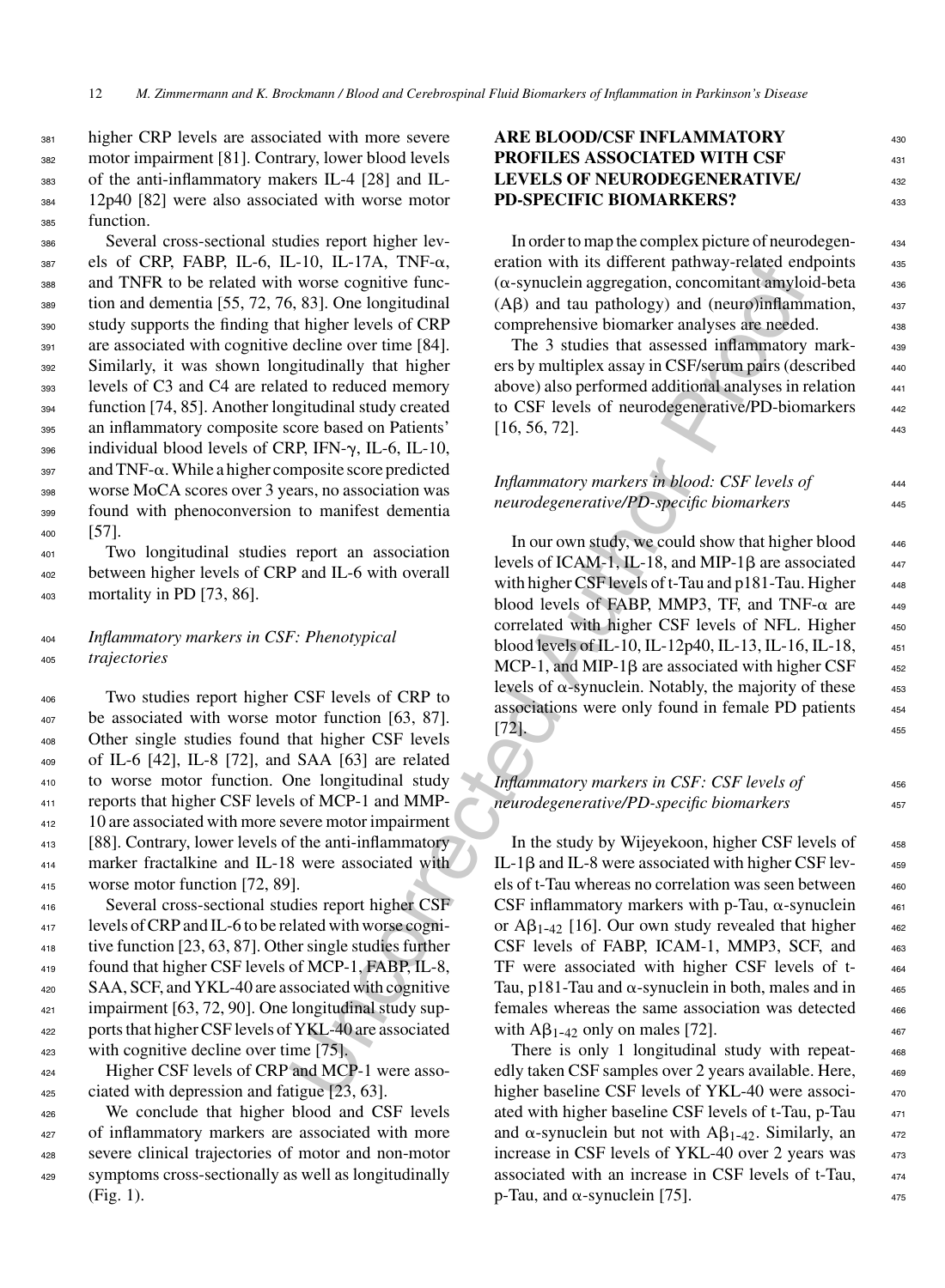In conclusion, the studies indicate that associa- tions between inflammatory markers with CSF levels of neurodegenerative/PD-biomarkers are primarily seen with t-Tau, p-Tau, and  $\alpha$ -synuclein but not with  $AB_{1-42}$ .

#### <sup>481</sup> **CONCLUSION**

 Based on findings of the studies discussed in this review we conclude: (I) The role of inflammation in PD pathogenesis is reflected in increased inflam- matory markers in blood and CSF in sporadic PD patients compared to healthy control individuals. (II) Within the group of PD patients, higher blood and CSF levels of inflammatory markers are associated with more severe clinical trajectories of motor and non-motor symptoms cross-sectionally as well as longitudinally. (III) In line with evidence from post- mortem and cell studies, the kind of blood and CSF levels of inflammatory markers indicate a contribu- tion of the innate and adaptive immune system in both CNS and periphery. (IV) Correlations of inflamma- tory markers in blood and CSF are sparse indicating that they do not reflect one another. This poses a challenge for clinical trials as one has to decide which biomaterial should to be collected for repeated outcome measurements—the more easily accessible blood or CSF by lumbar puncture.

 Inflammation is also relevant in the pathogenic mechanisms in other neurodegenerative diseases, among them also Alzheimer's disease (AD). Inter- estingly, similar metabolites as reported relevant in PD patients are also elevated in blood and/or CSF in AD patients when compared to healthy controls: CRP, IL-1ß, IL-2, IL-4, IL-6, IL-10, IL-12, IL-18, MCP-1, 509 MCP-3, IL-8, IFN-γ, TGF-β, TNA-α, and YKL- 40 [60, 91–95]. Thus, inflammatory processes seem to be somewhat disease-unspecific and triggered by different disease-related protein species such as  $\alpha$ - synuclein, A $\beta$ , and tau. These findings in turn offer the chance to accumulate knowledge on inflamma- tion across different neurodegenerative diseases. We acknowledge the following shortcomings: (I) Longi- tudinal studies with repeatedly collected blood and CSF biosamples in *de-novo* patients over several years, ideally accompanied by other disease-related biomarkers are missing. This will provide informa- tion on how inflammatory profiles evolve over time and in concert with other neurodegenerative/disease- specific protein levels and on the predictive value for the development of disease-related milestones such

(samples size, dissease durino re qui evi-<br>
This limits the informative value of each independent of the more and population in the same and CSF that is associated with effined trajection<br>
and CSF that is associated with as dementia.  $(II)$  Studies in (genetically) at-risk and  $525$ prodromal individuals are just beginning to emerge.  $\frac{526}{20}$ So far, no robust conclusions can be drawn as longitudinal data in phenoconverters are missing. (III) The 528 type of assays used (single vs. multiplex, platforms),  $\frac{529}{20}$ of cytokines assessed and the cohorts' characteristics  $530$ (samples size, disease duration) are quite variable. 531 This limits the informative value of each individual <sub>532</sub> marker and comparability across studies.  $(IV)$  There  $\qquad$  533 is not the one single inflammatory marker in blood  $\frac{1}{534}$ and CSF that is associated with clinical trajectories,  $\frac{535}{2}$ disease progression and neurodegenerative/disease-<br>
sa specific protein levels. The most frequently reported  $\frac{537}{2}$ markers in this context are IL-1 $\beta$ , IL-6, IL-8, MCP- 538 1, and TNF- $\alpha$  (Fig. 1). However, these are also the 539 most investigated ones so that there might be a bias in  $_{540}$ interpretation. An elegant way might be a composite  $\frac{541}{2}$ score out of the 5–10 top markers and thereby strati-<br><sub>542</sub> fying patients by their intra-individual inflammatory  $\frac{543}{2}$  $\int$ load.  $544$ 

#### **ACKNOWLEDGMENTS** <sup>545</sup>

 $KB$  received funding from The Michael J. Fox  $_{546}$ Foundation for Parkinson's Research (MJFF) within 547 the grant "*Influence of Inflammatory profiles on PD* 548 *Phenotype and Progression*" and within the PD-  $\frac{549}{2}$ Strat project (FKZ 031L0137B) which was supported  $550$ by the German Federal Ministry of Education and 551 Research (BMBF) in the frame of ERACoSysMed2. 552

### **CONFLICT OF INTEREST** 553

The authors declare that the research was conducted in the absence of any commercial or financial 555 relationships that could be construed as a potential 556 conflict of interest.

#### **REFERENCES** 558

[1] Nalls MA, Pankratz N, Lill CM, Do CB, Hernan- 559 dez DG, Saad M, DeStefano AL, Kara E, Bras J, 560 Sharma M, Schulte C, Keller MF, Arepalli S, Letson 561 C, Edsall C, Stefansson H, Liu X, Pliner H, Lee JH, 562 Cheng R; International Parkinson's Disease Genomics 563 Consortium (IPDGC); Parkinson's Study Group (PSG) <sup>564</sup> Parkinson's Research: The Organized GENetics Initia- 565 tive (PROGENI); 23andMe; GenePD; NeuroGenetics 566 Research Consortium (NGRC); Hussman Institute of 567 Human Genomics (HIHG); Ashkenazi Jewish Dataset 568 Investigator; Cohorts for Health and Aging Research 569 in Genetic Epidemiology (CHARGE); North American 570 Brain Expression Consortium (NABEC); United King- 571 dom Brain Expression Consortium (UKBEC); Greek 572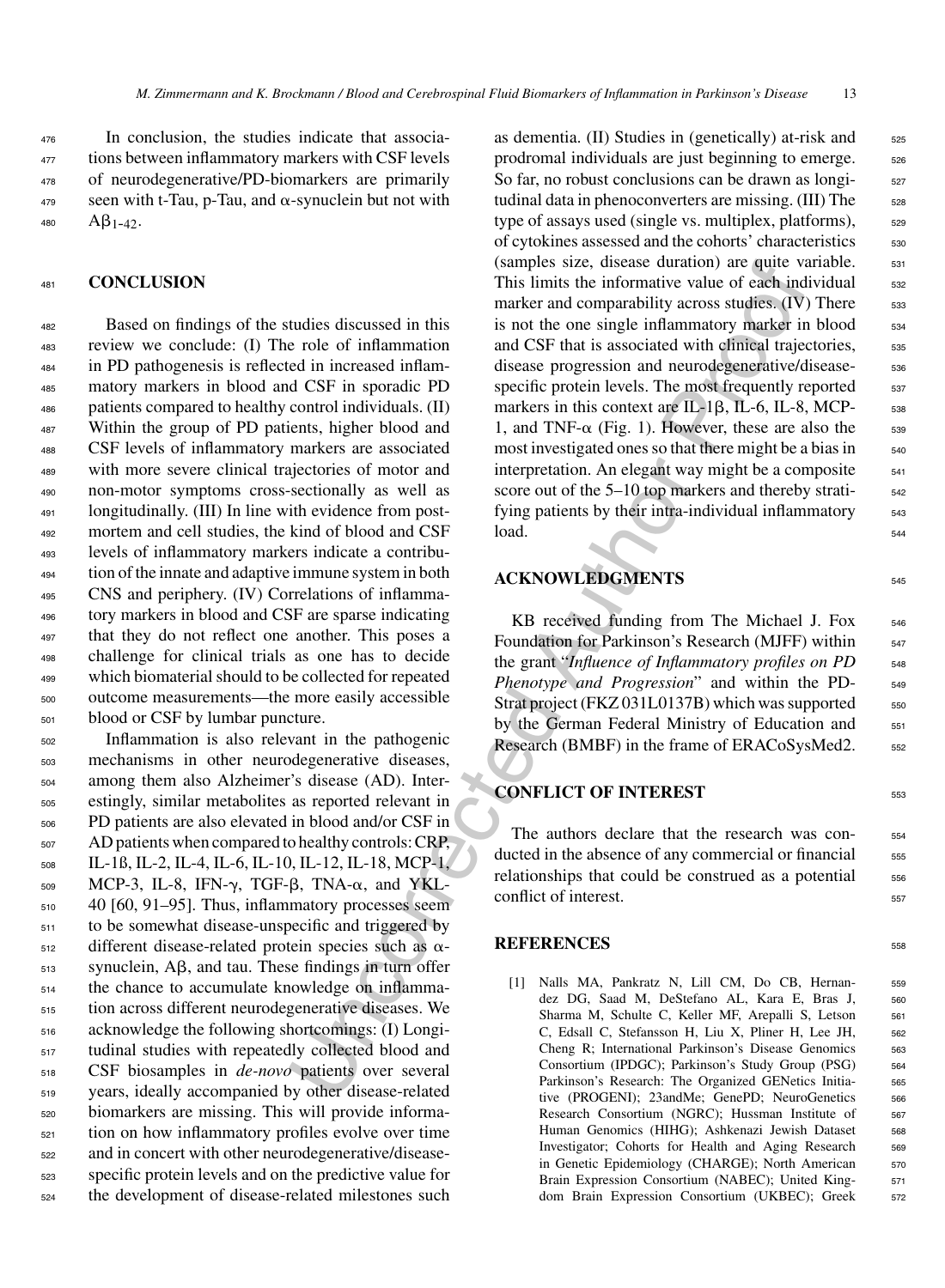Parkinson's Disease Consortium; Alzheimer Genetic Analysis Group, Ikram MA, Ioannidis JP, Hadjigeorgiou GM, Bis JC, Martinez M, Perlmutter JS, Goate A, Marder K, Fiske B, Sutherland M, Xiromerisiou G, Myers RH, Clark LN, Stefansson K, Hardy JA, Heutink P, Chen H, Wood NW, Houlden H, Payami H, Brice A, Scott WK, Gasser T, Bertram L, Eriksson N, Foroud T, Singleton AB (2014) Large-scale meta-analysis of genome-wide asso- ciation data identifies six new risk loci for Parkinson's disease. *Nat Genet* **46**, 989-993.

- <sup>583</sup> [2] Halliday GM, Stevens CH (2011) Glia: Initiators and pro-<sup>584</sup> gressors of pathology in Parkinson's disease. *Mov Disord* <sup>585</sup> **26**, 6-17.
- <sup>586</sup> [3] Williams-Gray CH, Wijeyekoon R, Yarnall AJ, Lawson <sup>587</sup> RA, Breen DP, Evans JR, Cummins GA, Duncan GW, <sup>588</sup> Khoo TK, Burn DJ, Barker RA, ICICLE-PD study group <sup>589</sup> (2016) Serum immune markers and disease progression in <sup>590</sup> an incident Parkinson's disease cohort (ICICLE-PD). *Mov* <sup>591</sup> *Disord* **31**, 995-1003.
- <sup>592</sup> [4] Witoelar A, Jansen IE, Wang Y, Desikan RS, Gibbs <sup>593</sup> JR, Blauwendraat C, Thompson WK, Hernandez DG, <sup>594</sup> Djurovic S, Schork AJ, Bettella F, Ellinghaus D, Franke <sup>595</sup> A, Lie BA, McEvoy LK, Karlsen TH, Lesage S, Morris <sup>596</sup> HR, Brice A, Wood NW, Heutink P, Hardy J, Singleton <sup>597</sup> AB, Dale AM, Gasser T, Andreassen OA, Sharma M; <sup>598</sup> International Parkinson's Disease Genomics Consortium <sup>599</sup> (IPDGC), North American Brain Expression Consor-<sup>600</sup> tium (NABEC), and United Kingdom Brain Expression <sup>601</sup> Consortium (UKBEC) Investigators (2017) Genome-wide <sup>602</sup> pleiotropy between Parkinson disease and autoimmune <sup>603</sup> diseases. *JAMA Neurol* **74**, 780-792.
- <sup>604</sup> [5] Caldi Gomes L, Galhoz A, Jain G, Roser AE, Maass F, Car-<sup>605</sup> boni E, Barski E, Lenz C, Lohmann K, Klein C, Bahr M, <sup>606</sup> Fischer A, Menden MP, Lingor P (2022) Multi-omic land-<sup>607</sup> scaping of human midbrains identifies disease-relevant <sup>608</sup> molecular targets and pathways in advanced-stage Parkin-<sup>609</sup> son's disease. *Clin Transl Med* **12**, e692.
- <sup>610</sup> [6] Nayak A, Salt G, Verma SK, Kishore U (2015) Proteomics <sup>611</sup> approach to identify biomarkers in neurodegenerative dis-<sup>612</sup> eases. *Int Rev Neurobiol* **121**, 59-86.
- <sup>613</sup> [7] Dixit A, Mehta R, Singh AK (2019) Proteomics in human <sup>614</sup> Parkinson's disease: Present scenario and future direc-<sup>615</sup> tions. *Cell Mol Neurobiol* **39**, 901-915.
- <sup>616</sup> [8] Magdalinou NK, Noyce AJ, Pinto R, Lindstrom E, <sup>617</sup> Holmen-Larsson J, Holtta M, Blennow K, Morris HR, <sup>618</sup> Skillback T, Warner TT, Lees AJ, Pike I, Ward M, <sup>619</sup> Zetterberg H, Gobom J (2017) Identification of candi-<sup>620</sup> date cerebrospinal fluid biomarkers in parkinsonism using <sup>621</sup> quantitative proteomics. *Parkinsonism Relat Disord* **37**, <sup>622</sup> 65-71.
- <sup>623</sup> [9] Harms AS, Ferreira SA, Romero-Ramos M (2021) Periph-<sup>624</sup> ery and brain, innate and adaptive immunity in Parkinson's <sup>625</sup> disease. *Acta Neuropathol* **141**, 527-545.
- <sup>626</sup> [10] Mogi M, Harada M, Riederer P, Narabayashi H, Fujita <sup>627</sup> K, Nagatsu T (1994) Tumor necrosis factor-alpha (TNF-<sup>628</sup> alpha) increases both in the brain and in the cerebrospinal <sup>629</sup> fluid from parkinsonian patients. *Neurosci Lett* **165**, 208- <sup>630</sup> 210.
- <sup>631</sup> [11] de Araujo FM, Cuenca-Bermejo L, Fernandez-Villalba <sup>632</sup> E, Costa SL, Silva VDA, Herrero MT (2021) Role of <sup>633</sup> microgliosis and NLRP3 inflammasome in Parkinson's <sup>634</sup> disease pathogenesis and therapy.*Cell Mol Neurobiol*, doi: <sup>635</sup> 10.1007/s10571-020-01027-6
- <sup>636</sup> [12] Sulzer D, Alcalay RN, Garretti F, Cote L, Kanter E, Agin-<sup>637</sup> Liebes J, Liong C, McMurtrey C, Hildebrand WH, Mao

X, Dawson VL, Dawson TM, Oseroff C, Pham J, Sidney J, 638 Dillon MB, Carpenter C, Weiskopf D, Phillips E, Mallal 639 S, Peters B, Frazier A, Lindestam Arlehamn CS, Sette 640 A (2017) T cells from patients with Parkinson's disease 641 recognize alpha-synuclein peptides. *Nature* **546**, 656-661. <sup>642</sup>

- [13] White AJ, Wijeyekoon RS, Scott KM, Gunawardana NP, 643 Hayat S, Solim IH, McMahon HT, Barker RA, Williams- <sup>644</sup> Gray CH (2018) The peripheral inflammatory response 645 to alpha-synuclein and endotoxin in Parkinson's disease. 646 *Front Neurol* **9, 946.** 647
- eve risk loci for Parkinson's<br>
welve risk loci applasymetelis and endotoxin in Parkinson's<br>
welve risk loci applasymetric and proof the measurement K, Schnickey Richard Marshall and<br>
Marshall and Author School II Bookmann [14] Brockmann K, Schulte C, Schneiderhan-Marra N, Apel 648 A, Pont-Sunyer C, Vilas D, Ruiz-Martinez J, Langkamp 649 M, Corvol JC, Cormier F, Knorpp T, Joos TO, Bernard A, 650 Gasser T, Marras C, Schule B, Aasly JO, Foroud T, Marti- <sup>651</sup> Masso JF, Brice A, Tolosa E, Berg D, Maetzler W (2017) 652 Inflammatory profile discriminates clinical subtypes in 653 LRRK2-associated Parkinson's disease. *Eur J Neurol* **24**, <sup>654</sup> 427-e426. <sup>655</sup>
	- [15] Kouli A, Camacho M, Allinson K, Williams-Gray CH 656 (2020) Neuroinflammation and protein pathology in 657 Parkinson's disease dementia. *Acta Neuropathol Commun* 658 **8**, 211. 659
	- [16] Wijeyekoon RS, Moore SF, Farrell K, Breen DP, <sup>660</sup> Barker RA, Williams-Gray CH (2020) Cerebrospinal fluid 661 cytokines and neurodegeneration-associated proteins in 662 Parkinson's disease. *Mov Disord* **35**, 1062-1066. <sup>663</sup>
	- [17] Wijeyekoon RS, Kronenberg-Versteeg D, Scott KM, <sup>664</sup> Hayat S, Kuan WL, Evans JR, Breen DP, Cummins 665 G, Jones JL, Clatworthy MR, Floto RA, Barker RA, 666 Williams-Gray CH (2020) Peripheral innate immune and 667 bacterial signals relate to clinical heterogeneity in Parkin- 668 son's disease. *Brain Behav Immun* **87**, 473-488. <sup>669</sup>
	- [18] Lindestam Arlehamn CS, Dhanwani R, Pham J, Kuan R, 670 Frazier A, Rezende Dutra J, Phillips E, Mallal S, Roed- <sup>671</sup> erer M, Marder KS, Amara AW, Standaert DG, Goldman 672 JG, Litvan I, Peters B, Sulzer D, Sette A (2020) alpha- <sup>673</sup> Synuclein-specific T cell reactivity is associated with 674 preclinical and early Parkinson's disease. *Nat Commun* 675 **11**, 1875. <sup>676</sup>
	- [19] Kouli A, Williams-Gray CH (2020) Timing is everything: <sup>677</sup> The T-cell response to alpha-synuclein is maximal in early 678 Parkinson's. *Mov Disord* **35**, 1137. <sup>679</sup>
	- [20] Klein SL, Flanagan KL (2016) Sex differences in immune 680 responses. *Nat Rev Immunol* **16**, 626-638. <sup>681</sup>
	- [21] Ton TG, Jain S, Biggs ML, Thacker EL, Strotmeyer ES, 682 Boudreau R, Newman AB, Longstreth WT Jr, Check- <sup>683</sup> oway H (2012) Markers of inflammation in prevalent and <sup>684</sup> incident Parkinson's disease in the Cardiovascular Health 685 Study. *Parkinsonism Relat Disord* 18, 274-278. 686
	- [22] Andican G, Konukoglu D, Bozluolcay M, Bayulkem K, 687 Firtiina S, Burcak G (2012) Plasma oxidative and inflam- 688 matory markers in patients with idiopathic Parkinson's 689 disease. *Acta Neurol Belg* **112**, 155-159. 690
	- [23] Lindqvist D, Hall S, Surova Y, Nielsen HM, Janelidze 691 S, Brundin L, Hansson O (2013) Cerebrospinal fluid 692 inflammatory markers in Parkinson's disease–associations 693 with depression, fatigue, and cognitive impairment. *Brain* 694 *Behav Immun* **33**, 183-189. <sup>695</sup>
	- [24] Sawada H, Oeda T, Umemura A, Tomita S, Hayashi R, <sup>696</sup> Kohsaka M, Yamamoto K, Sudoh S, Sugiyama H (2014) 697 Subclinical elevation of plasma C-reactive protein and illu- 698 sions/hallucinations in subjects with Parkinson's disease: 699 Case-control study. *PLoS One* **9**, e85886. 700
	- [25] Qin XY, Zhang SP, Cao C, Loh YP, Cheng Y (2016) 701 Aberrations in peripheral inflammatory cytokine levels in  $\frac{702}{202}$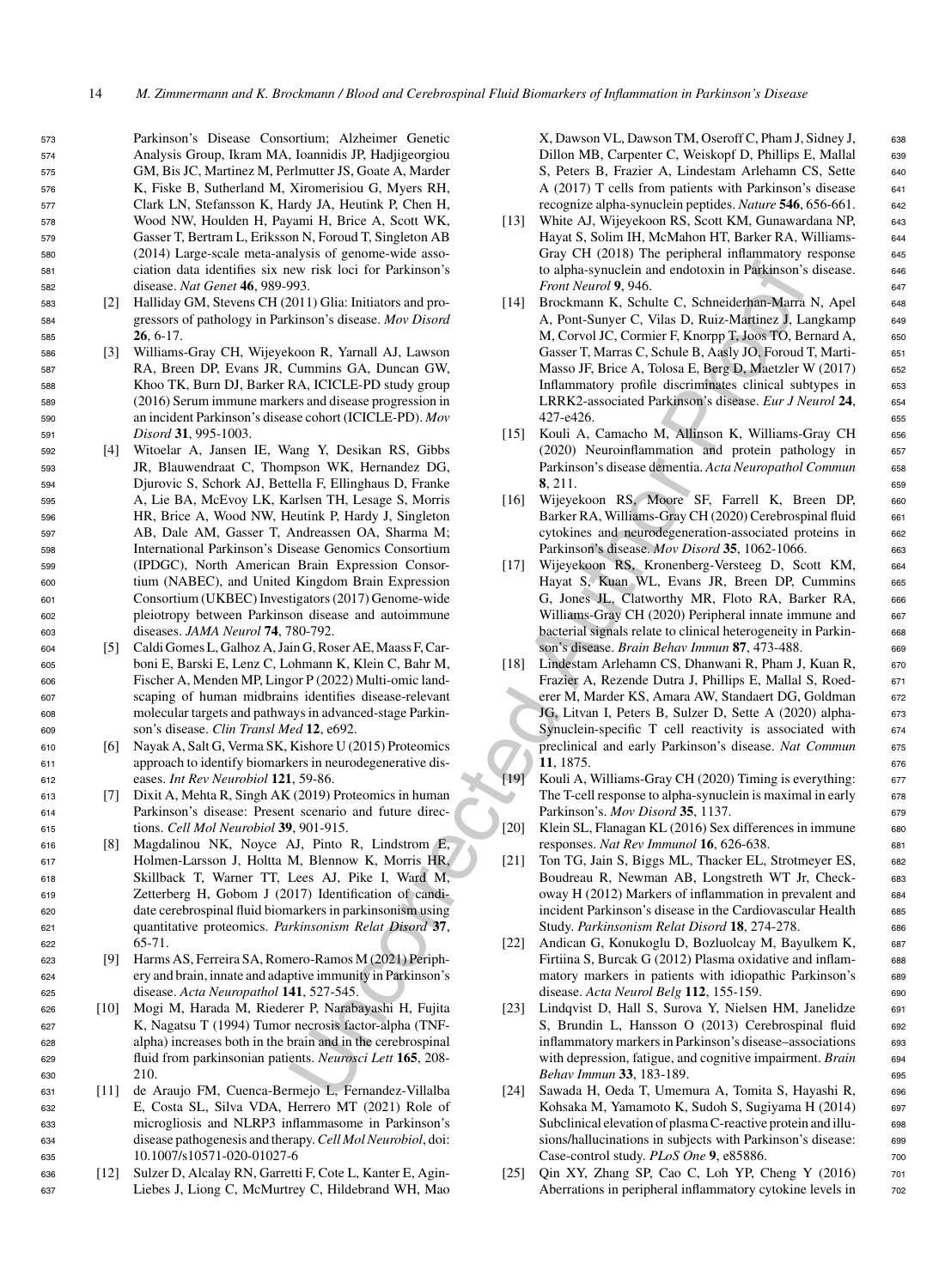<sup>703</sup> Parkinson disease: A systematic review and meta-analysis. <sup>704</sup> *JAMA Neurol* **73**, 1316-1324.

- <sup>705</sup> [26] Wang XM, Zhang YG, Li AL, Long ZH, Wang D, Li XX, <sup>706</sup> Xia JH, Luo SY, Shan YH (2016) Relationship between <sup>707</sup> levels of inflammatory cytokines in the peripheral blood <sup>708</sup> and the severity of depression and anxiety in patients <sup>709</sup> with Parkinson's disease. *Eur Rev Med Pharmacol Sci* **20**, <sup>710</sup> 3853-3856.
- <sup>711</sup> [27] Kim R, Kim HJ, Kim A, Jang M, Kim A, Kim Y, Yoo D, Im <sup>712</sup> JH, Choi JH, Jeon B (2018) Peripheral blood inflammatory <sup>713</sup> markers in early Parkinson's disease. *J Clin Neurosci* **58**, <sup>714</sup> 30-33.
- <sup>715</sup> [28] King E, O'Brien J, Donaghy P, Williams-Gray CH, Law-<sup>716</sup> son RA, Morris CM, Barnett N, Olsen K, Martin-Ruiz <sup>717</sup> C, Burn D, Yarnall AJ, Taylor JP, Duncan G, Khoo TK, <sup>718</sup> Thomas A (2019) Inflammation in mild cognitive impair-<sup>719</sup> ment due to Parkinson's disease, Lewy body disease, and <sup>720</sup> Alzheimer's disease. *Int J Geriatr Psychiatry* **34**, 1244- <sup>721</sup> 1250.
- <sup>722</sup> [29] King E, O'Brien JT, Donaghy P, Morris C, Bar-<sup>723</sup> nett N, Olsen K, Martin-Ruiz C, Taylor JP, Thomas <sup>724</sup> AJ (2019) Peripheral inflammation in mild cognitive <sup>725</sup> impairment with possible and probable Lewy body dis-<sup>726</sup> ease and Alzheimer's disease. *Int Psychogeriatr* **31**, <sup>727</sup> 551-560.
- <sup>728</sup> [30] Santos-Garcia D, de Deus Fonticoba T, Suarez Castro <sup>729</sup> E, Aneiros Diaz A, Paz Gonzalez JM, Feal Panceiras <sup>730</sup> MJ, Garcia Sancho C, Jesus S, Mir P, Aguilar M, <sup>731</sup> Pastor P, Hernandez Vara J, de Fabregues-Boixar O, <sup>732</sup> Puente V, Crespo Cuevas A, Gonzalez-Aramburu I, <sup>733</sup> Infante J, Carrillo Padilla F, Pueyo M, Escalante S, <sup>734</sup> Bernardo N, Solano B, Cots Foraster A, Martinez-Martin <sup>735</sup> P, Group CS (2019) High ultrasensitive serum C-reactive <sup>736</sup> protein may be related to freezing of gait in Parkin-<sup>737</sup> son's disease patients. *J Neural Transm (Vienna)* **126**, <sup>738</sup> 1599-1608.
- <sup>739</sup> [31] Qiu X, Xiao Y, Wu J, Gan L, Huang Y, Wang J (2019) <sup>740</sup> C-reactive protein and risk of Parkinson's disease: A sys-<sup>741</sup> tematic review and meta-analysis. *Front Neurol* **10**, 384.
- <sup>742</sup> [32] Baran A, Bulut M, Kaya MC, Demirpence O, Sevim B, <sup>743</sup> Akil E, Varol S (2019) High-sensitivity C-reactive pro-<sup>744</sup> tein and high mobility group box-1 levels in Parkinson's <sup>745</sup> disease. *Neurol Sci* **40**, 167-173.
- <sup>746</sup> [33] Jin H, Gu HY, Mao CJ, Chen J, Liu CF (2020) Association <sup>747</sup> of inflammatory factors and aging in Parkinson's disease. <sup>748</sup> *Neurosci Lett* **736**, 135259.
- <sup>749</sup> [34] Dommershuijsen LJ, Ruiter R, Erler NS, Rizopoulos D, <sup>750</sup> Ikram MA, Ikram MK (2022) Peripheral immune cell <sup>751</sup> numbers and C-reactive protein in Parkinson's disease: <sup>752</sup> Results from a population-based study. *J Parkinsons Dis* <sup>753</sup> **12**, 667-678.
- <sup>754</sup> [35] Koziorowski D, Tomasiuk R, Szlufik S, Friedman A <sup>755</sup> (2012) Inflammatory cytokines and NT-proCNP in Parkin-<sup>756</sup> son's disease patients. *Cytokine* **60**, 762-766.
- <sup>757</sup> [36] Hu Y, Yu SY, Zuo LJ, Cao CJ, Wang F, Chen ZJ, Du <sup>758</sup> Y, Lian TH, Wang YJ, Chan P, Chen SD, Wang XM, <sup>759</sup> Zhang W (2015) Parkinson disease with REM sleep behav-<sup>760</sup> ior disorder: Features, alpha-synuclein, and inflammation. <sup>761</sup> *Neurology* **84**, 888-894.
- <sup>762</sup> [37] Milyukhina IV, Karpenko MN, Klimenko VM <sup>763</sup> (2015) [Clinical parameters and the level of certain <sup>764</sup> cytokines in blood and cerebrospinal fluid of patients <sup>765</sup> with Parkinson's disease]. *Klin Med (Mosk)* **93**, <sup>766</sup> 51-55.
- [38] Brockmann K, Apel A, Schulte C, Schneiderhan-Marra 767 N, Pont-Sunyer C, Vilas D, Ruiz-Martinez J, Langkamp 768 M, Corvol JC, Cormier F, Knorpp T, Joos TO, Gasser T, 769 Schule B, Aasly JO, Foroud T, Marti-Masso JF, Brice A, 770 Tolosa E, Marras C, Berg D, Maetzler W (2016) Inflamma- <sup>771</sup> tory profile in LRRK2-associated prodromal and clinical 772 PD. *J Neuroinflammation* **13**, 122. <sup>773</sup>
- M. Kim A. Kim V, Yoo D. Im a Kim V, Yoo D. Im a Kim V, Yoo D. Im a materialistin of the states. The states of the states of the states of the states of the states of the states of the states of the states of the states of [39] Karpenko MN, Vasilishina AA, Gromova EA, Muruzheva <sup>774</sup> ZM, Miliukhina IV, Bernadotte A (2018) Interleukin- 775 1beta, interleukin-1 receptor antagonist, interleukin-6, 776 interleukin-10, and tumor necrosis factor-alpha lev- 777 els in CSF and serum in relation to the clinical 778 diversity of Parkinson's disease. *Cell Immunol* 327, 779 **77-82.** *780* 
	- [40] Rocha NP, Assis F, Scalzo PL, Vieira ELM, Barbosa IG, <sup>781</sup> de Souza MS, Christo PP, Reis HJ, Teixeira AL (2018) <sup>782</sup> Reduced activated T lymphocytes (CD4+CD25+) and 783 plasma levels of cytokines in Parkinson's disease. *Mol* <sup>784</sup> *Neurobiol* **55**, 1488-1497. <sup>785</sup>
	- [41] Alrafiah A, Al-Ofi E, Obaid MT, Alsomali N (2019) 786 Assessment of the levels of level of biomarkers of 787 bone matrix glycoproteins and inflammatory cytokines 788 from Saudi Parkinson patients. *Biomed Res Int* **2019**, <sup>789</sup> 2690205. 790
	- [42] Lian TH, Guo P, Zuo LJ, Hu Y, Yu SY, Yu QJ, Jin Z, 791 Wang RD, Li LX, Zhang W (2019) Tremor-dominant in 792 Parkinson disease: The relevance to iron metabolism and 793 inflammation. *Front Neurosci* **13**, 255. <sup>794</sup>
	- [43] Chatterjee K, Roy A, Banerjee R, Choudhury S, Mon- <sup>795</sup> dal B, Halder S, Basu P, Shubham S, Dey S, Kumar H 796 (2020) Inflammasome and alpha-synuclein in Parkinson's <sup>797</sup> disease: A cross-sectional study. *J Neuroimmunol* **338**, <sup>798</sup> 577089. 799
	- [44] Fan Z, Pan YT, Zhang ZY, Yang H, Yu SY, Zheng Y, 800 Ma JH, Wang XM (2020) Systemic activation of NLRP3 801 inflammasome and plasma alpha-synuclein levels are cor-<br>802 related with motor severity and progression in Parkinson's 803 disease. *J Neuroinflammation* 17, 11. 804
	- [45] Mahlknecht P, Stemberger S, Sprenger F, Rainer J, 805 Hametner E, Kirchmair R, Grabmer C, Scherfler C, Wenning GK, Seppi K, Poewe W, Reindl M (2012) An 807 antibody microarray analysis of serum cytokines in neu-<br>sos rodegenerative Parkinsonian syndromes. *Proteome Sci* 809 **10**, 71. 810
	- [46] Schroder JB, Pawlowski M, Meyer Zu Horste G, <sup>811</sup> Gross CC, Wiendl H, Meuth SG, Ruck T, Warnecke 812 T (2018) Immune cell activation in the cerebrospinal <sup>813</sup> fluid of patients with Parkinson's disease. *Front Neurol* 814 **9**, 1081. 815
	- [47] Tang P, Chong L, Li X, Liu Y, Liu P, Hou C, Li R (2014) 816 Correlation between serum RANTES levels and the sever-<br>817 ity of Parkinson's disease. Oxid Med Cell Longev 2014, 818 208408. 819
	- [48] Delgado-Alvarado M, Gago B, Gorostidi A, Jimenez- <sup>820</sup> Urbieta H, Dacosta-Aguayo R, Navalpotro-Gomez 821 I, Ruiz-Martinez J, Bergareche A, Marti-Masso JF, 822 Martinez-Lage P, Izagirre A, Rodriguez-Oroz MC (2017) <sup>823</sup> Tau/alpha-synuclein ratio and inflammatory proteins in 824 Parkinson's disease: An exploratory study. *Mov Disord* 825 **32**, 1066-1073. <sup>826</sup>
	- [49] Kwiatek-Majkusiak J, Geremek M, Koziorowski D, <sup>827</sup> Tomasiuk R, Szlufik S, Friedman A (2020) Serum lev-<br>828 els of hepcidin and interleukin 6 in Parkinson's disease. 829 *Acta Neurobiol Exp (Wars)* **80**, 297-304. 830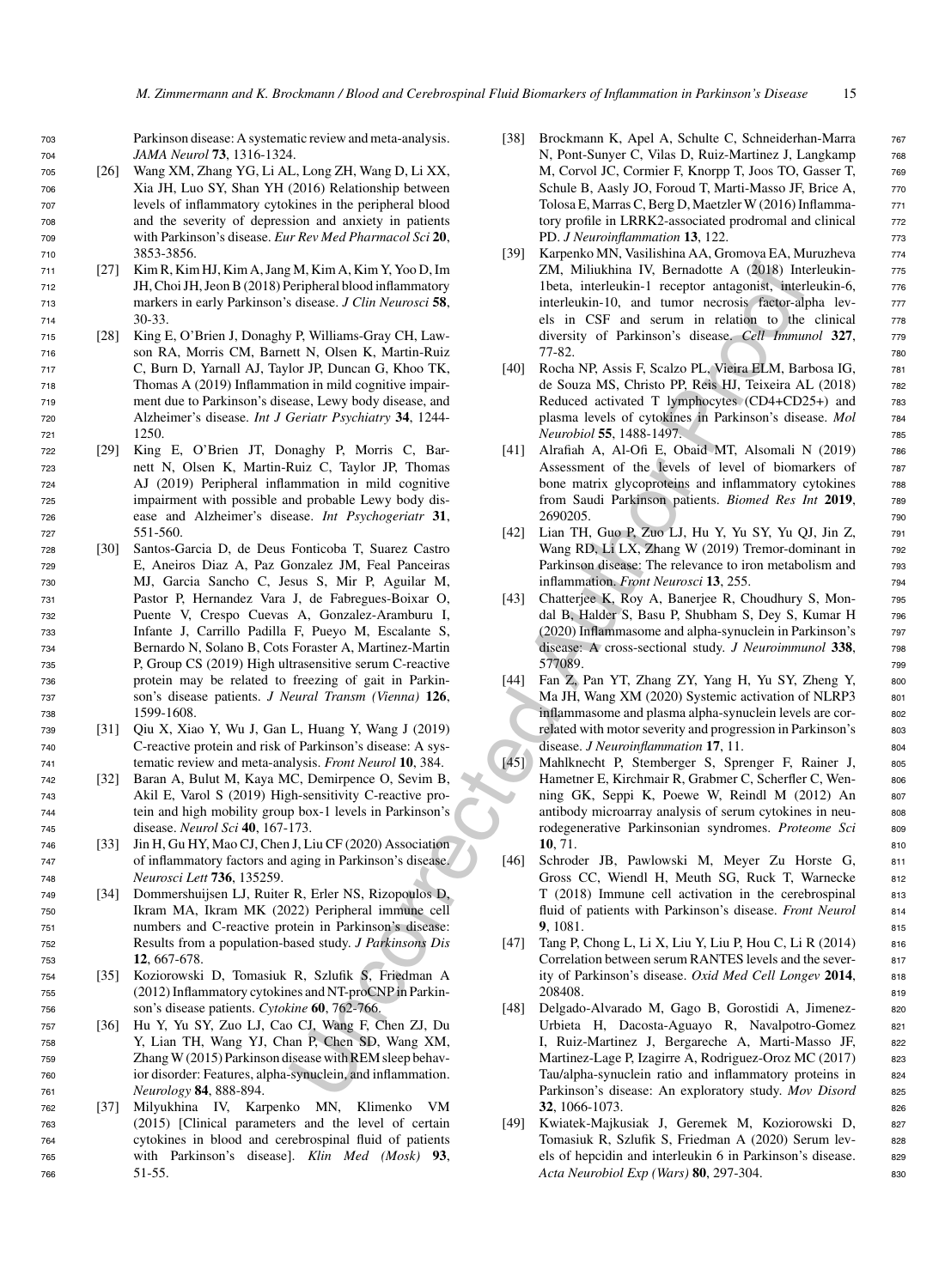- <sup>831</sup> [50] Miliukhina IV, Usenko TS, Senkevich KA, Nikolaev MA, <sup>832</sup> Timofeeva AA, Agapova EA, Semenov AV, Lubimova <sup>833</sup> NE, Totolyan AA, Pchelina SN (2020) Plasma cytokines <sup>834</sup> profile in patients with Parkinson's disease associated <sup>835</sup> with mutations in GBA gene. *Bull Exp Biol Med* **168**, 836 423-426
- <sup>837</sup> [51] Gupta V, Garg RK, Khattri S (2016) Levels of IL-8 and <sup>838</sup> TNF-alpha decrease in Parkinson's disease. *Neurol Res* <sup>839</sup> **38**, 98-102.
- <sup>840</sup> [52] Calvani R, Picca A, Landi G, Marini F, Biancolillo A, <sup>841</sup> Coelho-Junior HJ, Gervasoni J, Persichilli S, Primiano A, <sup>842</sup> Arcidiacono A, Urbani A, Bossola M, Bentivoglio AR, <sup>843</sup> Cesari M, Bernabei R, Monaco MRL, Marzetti E (2020) <sup>844</sup> A novel multi-marker discovery approach identifies new <sup>845</sup> serum biomarkers for Parkinson's disease in older people: <sup>846</sup> An EXosomes in PArkiNson Disease (EXPAND) ancillary <sup>847</sup> study. *Geroscience* **42**, 1323-1334.
- <sup>848</sup> [53] Lin CH, Chen CC, Chiang HL, Liou JM, Chang CM, <sup>849</sup> Lu TP, Chuang EY, Tai YC, Cheng C, Lin HY, Wu MS <sup>850</sup> (2019) Altered gut microbiota and inflammatory cytokine <sup>851</sup> responses in patients with Parkinson's disease. *J Neuroin-*<sup>852</sup> *flammation* **16**, 129.
- <sup>853</sup> [54] Rathnayake D, Chang T, Udagama P (2019) Selected <sup>854</sup> serum cytokines and nitric oxide as potential multi-<sup>855</sup> marker biosignature panels for Parkinson disease of <sup>856</sup> varying durations: A case-control study. *BMC Neurol* <sup>857</sup> **19**, 56.
- <sup>858</sup> [55] Usenko TS, Nikolaev MA, Miliukhina IV, Bezrukova AI, <sup>859</sup> Senkevich KA, Gomzyakova NA, Beltceva YA, Zalut-<sup>860</sup> skaya NM, Gracheva EV, Timofeeva AA, Petrova OA, <sup>861</sup> Semenov AV, Lubimova NE, Totolyan AA, Pchelina SN <sup>862</sup> (2020) Plasma cytokine profile in synucleinophaties with <sup>863</sup> dementia. *J Clin Neurosci* **78**, 323-326.
- <sup>864</sup> [56] Eidson LN, Kannarkat GT, Barnum CJ, Chang J, Chung <sup>865</sup> J, Caspell-Garcia C, Taylor P, Mollenhauer B, Schloss-<sup>866</sup> macher MG, Ereshefsky L, Yen M, Kopil C, Frasier M, <sup>867</sup> Marek K, Hertzberg VS, Tansey MG (2017) Candidate <sup>868</sup> inflammatory biomarkers display unique relationships <sup>869</sup> with alpha-synuclein and correlate with measures of <sup>870</sup> disease severity in subjects with Parkinson's disease. <sup>871</sup> *J Neuroinflammation* **14**, 164.
- <sup>872</sup> [57] Martin-Ruiz C, Williams-Gray CH, Yarnall AJ, Boucher <sup>873</sup> JJ, Lawson RA, Wijeyekoon RS, Barker RA, Kolenda C, <sup>874</sup> Parker C, Burn DJ, Von Zglinicki T, Saretzki G (2020) <sup>875</sup> Senescence and Inflammatory Markers for Predicting <sup>876</sup> Clinical Progression in Parkinson's Disease: The ICICLE-<sup>877</sup> PD Study. *J Parkinsons Dis* **10**, 193-206.
- <sup>878</sup> [58] Csencsits-Smith K, Suescun J, Li K, Luo S, Bick DL, <sup>879</sup> Schiess M (2016) Serum lymphocyte-associated cytokine <sup>880</sup> concentrations change more rapidly over time in multiple <sup>881</sup> system atrophy compared to Parkinson disease. *Neuroim-*<sup>882</sup> *munomodulation* **23**, 301-308.
- <sup>883</sup> [59] Kouchaki E, Kakhaki RD, Tamtaji OR, Dadgostar E, <sup>884</sup> Behnam M, Nikoueinejad H, Akbari H (2018) Increased <sup>885</sup> serum levels of TNF-alpha and decreased serum levels of <sup>886</sup> IL-27 in patients with Parkinson disease and their corre-<sup>887</sup> lation with disease severity. *Clin Neurol Neurosurg* **166**, <sup>888</sup> 76-79.
- <sup>889</sup> [60] Chen X, Hu Y, Cao Z, Liu Q, Cheng Y (2018) Cere-<sup>890</sup> brospinal fluid inflammatory cytokine aberrations in <sup>891</sup> Alzheimer's disease, Parkinson's disease and amyotrophic <sup>892</sup> lateral sclerosis: A systematic review and meta-analysis. <sup>893</sup> *Front Immunol* **9**, 2122.
- <sup>894</sup> [61] Iwaoka K, Otsuka C, Maeda T, Yamahara K, Kato K, <sup>895</sup> Takahashi K, Takahashi K, Terayama Y (2020) Impaired

metabolism of kynurenine and its metabolites in CSF of 896 Parkinson's disease. *Neurosci Lett* **714**, 134576. 897

- [62] Yu SY, Zuo LJ, Wang F, Chen ZJ, Hu Y, Wang YJ, 898 Wang XM, Zhang W (2014) Potential biomarkers relat- 899 ing pathological proteins, neuroinflammatory factors and 900 free radicals in PD patients with cognitive impairment: A 901 cross-sectional study. *BMC Neurol* **14**, 113. <sup>902</sup>
- [63] Hall S, Janelidze S, Surova Y, Widner H, Zetterberg H, 903 Hansson O (2018) Cerebrospinal fluid concentrations of 904 inflammatory markers in Parkinson's disease and atypical 905 parkinsonian disorders. *Sci Rep* 8, 13276.
- [64] Hu WT, Howell JC, Ozturk T, Gangishetti U, Kollhoff AL, 907 Hatcher-Martin JM, Anderson AM, Tyor WR (2019) CSF 908 cytokines in aging, multiple sclerosis, and dementia. *Front* <sup>909</sup> *Immunol* **10, 480.** 910
- [65] Santaella A, Kuiperij HB, van Rumund A, Esselink RAJ, <sup>911</sup> van Gool AJ, Bloem BR, Verbeek MM (2020) Inflam- <sup>912</sup> mation biomarker discovery in Parkinson's disease and 913 atypical parkinsonisms. *BMC Neurol* **20**, 26. <sup>914</sup>
- [66] Dzamko N, Rowe DB, Halliday GM (2016) Increased 915 peripheral inflammation in asymptomatic leucine-rich 916 repeat kinase 2 mutation carriers. *Mov Disord* **31**, 889-897. <sup>917</sup>
- [67] Thaler A, Omer N, Giladi N, Gurevich T, Bar-Shira A, 918 Gana-Weisz M, Goldstein O, Kestenbaum M, Shirvan 919 JC, Cedarbaum JM, Orr-Urtreger A, Regev K, Shenhar- 920 Tsarfaty S, Mirelman A (2021) Mutations in GBA and 921 LRRK2 are not associated with increased inflammatory 922 markers. *J Parkinsons Dis* **11**, 1285-1296. <sup>923</sup>
- [68] Majbour NK, Aasly JO, Hustad E, Thomas MA, Vaikath 924 NN, Elkum N, van de Berg WDJ, Tokuda T, Mollenhauer 925 B, Berendse HW, El-Agnaf OMA (2020) CSF total and 926 oligomeric alpha-Synuclein along with TNF-alpha as risk 927 biomarkers for Parkinson's disease: A study in LRRK2 928 mutation carriers. *Transl Neurodegener* 9, 15. 929
- [69] Galper J, Balwani M, Fahn S, Waters C, Krohn L, Gan-Or <sup>930</sup> Z, Dzamko N, Alcalay RN (2021) Cytokines and Gaucher 931 biomarkers in glucocerebrosidase carriers with and with-<br>932 out Parkinson disease. *Mov Disord* **36**, 1451-1455. <sup>933</sup>
- [70] Sliter DA, Martinez J, Hao L, Chen X, Sun N, Fischer TD, 934 Burman JL, Li Y, Zhang Z, Narendra DP, Cai H, Borsche 935 M, Klein C, Youle RJ (2018) Parkin and PINK1 mitigate 936 STING-induced inflammation. *Nature* **561**, 258-262. <sup>937</sup>
- G, Marini F, Biancolillo A.<br>
1 Hansson O (2018) Cerebrosyinal Rud Concertes to a control. All periodinis, Francisco Concertes (Signa 1376)<br>
1 Descritte Rud (Signa 1376)<br>
Descritte Rud (Signa 1376)<br>
Descritte Rud (Signa 13 [71] Borsche M, Konig IR, Delcambre S, Petrucci S, Balck A, 938 Bruggemann N, Zimprich A, Wasner K, Pereira SL, Ave-<br>939 nali M, Deuschle C, Badanjak K, Ghelfi J, Gasser T, Kasten 940 M, Rosenstiel P, Lohmann K, Brockmann K, Valente EM, <sup>941</sup> Youle RJ, Grunewald A, Klein C (2020) Mitochondrial 942 damage-associated inflammation highlights biomarkers in <sup>943</sup> PRKN/PINK1 parkinsonism. *Brain* **143**, 3041-3051. <sup>944</sup>
	- [72] Lerche S, Zimmermann M, Wurster I, Roeben B, Fries FL, 945 Deuschle C, Waniek K, Lachmann I, Gasser T, Jakobi M, <sup>946</sup> Joos TO, Schneiderhan-Marra N, Brockmann K (2022) <sup>947</sup> CSF and serum levels of inflammatory markers in PD: <sup>948</sup> Sparse correlation, sex differences and association with 949 neurodegenerative biomarkers. *Front Neurol* **13**, 834580. <sup>950</sup>
	- Sawada H, Oeda T, Umemura A, Tomita S, Kohsaka M, 951 Park K, Yamamoto K, Sugiyama H (2015) Baseline C- 952 reactive protein levels and life prognosis in Parkinson 953 disease. *PLoS One* **10**, e0134118. <sup>954</sup>
	- [74] Vesely B, Dufek M, Thon V, Brozman M, Kiralova S, 955 Halaszova T, Koritakova E, Rektor I (2018) Interleukin 6 956 and complement serum level study in Parkinson's disease. 957 *J Neural Transm (Vienna)* **125**, 875-881. <sup>958</sup>
	- [75] Hall S, Surova Y, Ohrfelt A, Swedish Bio FS, Blennow K, 959 Zetterberg H, Hansson O (2016) Longitudinal measure-<br>960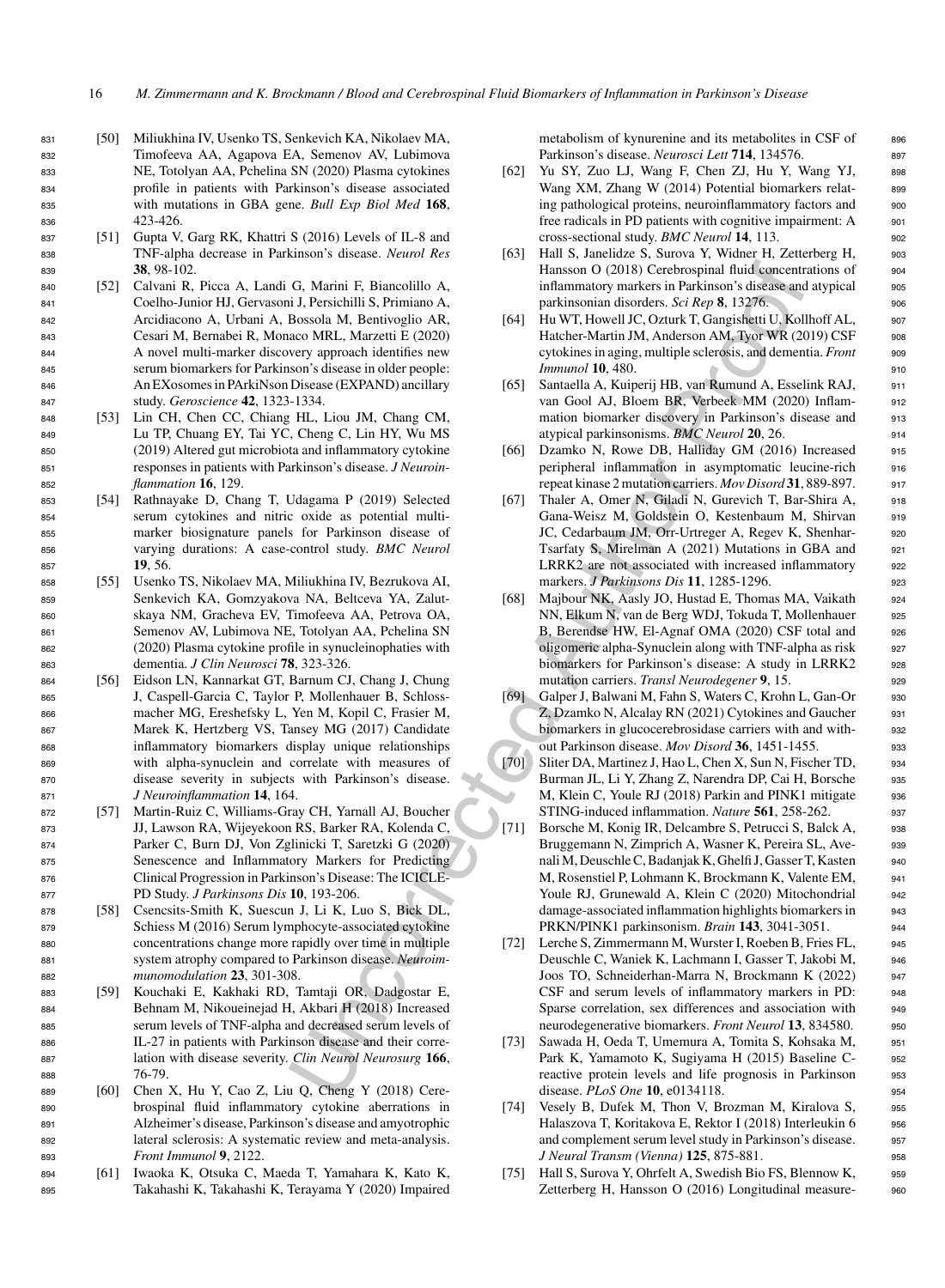<sup>961</sup> ments of cerebrospinal fluid biomarkers in Parkinson's <sup>962</sup> disease. *Mov Disord* **31**, 898-905.

- <sup>963</sup> [76] Green HF, Khosousi S, Svenningsson P (2019) Plasma <sup>964</sup> IL-6 and IL-17A correlate with severity of motor and non-<sup>965</sup> motor symptoms in Parkinson's disease. *J Parkinsons Dis* <sup>966</sup> **9**, 705-709.
- <sup>967</sup> [77] Li S, Zhang Q, Gao Y, Nie K, Liang Y, Zhang Y, Wang <sup>968</sup> L (2021) Serum folate, vitamin B12 levels, and systemic <sup>969</sup> immune-inflammation index correlate with motor perfor-<sup>970</sup> mance in Parkinson's disease: A cross-sectional study. <sup>971</sup> *Front Neurol* **12**, 665075.
- <sup>972</sup> [78] Gupta M, Paliwal VK, Babu GN (2022) Serum fractalkine <sup>973</sup> and 3-nitrotyrosine levels correlate with disease severity <sup>974</sup> in Parkinson's disease: A pilot study. *Metab Brain Dis* **37**, <sup>975</sup> 209-217.
- <sup>976</sup> [79] Carvalho DZ, Schonwald SV, Schumacher-Schuh AF, <sup>977</sup> Braga CW, Souza DO, Oses JP, Donis KC, Rieder <sup>978</sup> CR (2015) Overnight S100B in Parkinson's Disease: A <sup>979</sup> glimpse into sleep-related neuroinflammation. *Neurosci* <sup>980</sup> *Lett* **608**, 57-63.
- <sup>981</sup> [80] Perner C, Perner F, Gaur N, Zimmermann S, Witte OW, <sup>982</sup> Heidel FH, Grosskreutz J, Prell T (2019) Plasma VCAM1 <sup>983</sup> levels correlate with disease severity in Parkinson's dis-<sup>984</sup> ease. *J Neuroinflammation* **16**, 94.
- <sup>985</sup> [81] Umemura A, Oeda T, Yamamoto K, Tomita S, <sup>986</sup> Kohsaka M, Park K, Sugiyama H, Sawada H (2015) <sup>987</sup> Baseline plasma C-reactive protein concentrations and <sup>988</sup> motor prognosis in Parkinson disease. *PLoS One* **10**, <sup>989</sup> e0136722.
- <sup>990</sup> [82] Yilmaz R, Strafella AP, Bernard A, Schulte C, van den <sup>991</sup> Heuvel L, Schneiderhan-Marra N, Knorpp T, Joos TO, <sup>992</sup> Leypoldt F, Geritz J, Hansen C, Heinzel S, Apel A, <sup>993</sup> Gasser T, Lang AE, Berg D, Maetzler W, Marras C <sup>994</sup> (2018) Serum inflammatory profile for the discrimination <sup>995</sup> of clinical subtypes in Parkinson's disease. *Front Neurol* <sup>996</sup> **9**, 1123.
- <sup>997</sup> [83] Rocha NP, Teixeira AL, Scalzo PL, Barbosa IG, de <sup>998</sup> Sousa MS, Morato IB, Vieira EL, Christo PP, Palotas <sup>999</sup> A, Reis HJ (2014) Plasma levels of soluble tumor <sup>1000</sup> necrosis factor receptors are associated with cognitive <sup>1001</sup> performance in Parkinson's disease. *Mov Disord* **29**, <sup>1002</sup> 527-531.
- <sup>1003</sup> [84] Mollenhauer B, Zimmermann J, Sixel-Doring F, Focke <sup>1004</sup> NK, Wicke T, Ebentheuer J, Schaumburg M, Lang E, <sup>1005</sup> Friede T, Trenkwalder C, DeNoPa Study Group (2019) <sup>1006</sup> Baseline predictors for progression 4 years after Parkin-<sup>1007</sup> son's disease diagnosis in the De Novo Parkinson Cohort <sup>1008</sup> (DeNoPa). *Mov Disord* **34**, 67-77.
- <sup>1009</sup> [85] Vesely B, Koritakova E, Bohnen NI, Viszlayova D, <sup>1010</sup> Kiralova S, Valkovic P, Kurca E, Rektor I (2019) The <sup>1011</sup> contribution of cerebrovascular risk factors, metabolic <sup>1012</sup> and inflammatory changes to cognitive decline in Parkin-<sup>1013</sup> son's disease: Preliminary observations. *J Neural Transm* <sup>1014</sup> *(Vienna)* **126**, 1303-1312.
- <sup>1015</sup> [86] Dufek M, Rektorova I, Thon V, Lokaj J, Rektor I (2015) <sup>1016</sup> Interleukin-6 may contribute to mortality in Parkinson's <sup>1017</sup> disease patients: A 4-year prospective study. *Parkinsons* <sup>1018</sup> *Dis* **2015**, 898192.
- <sup>1019</sup> [87] Sanjari Moghaddam H, Valitabar Z, Ashraf-Ganjouei A, <sup>1020</sup> Mojtahed Zadeh M, Ghazi Sherbaf F, Aarabi MH (2018) <sup>1021</sup> Cerebrospinal fluid C-reactive protein in Parkinson's dis-<sup>1022</sup> ease: Associations with motor and non-motor symptoms. <sup>1023</sup> *Neuromolecular Med* **20**, 376-385.
- <sup>1024</sup> [88] Santaella A, Kuiperij HB, van Rumund A, Esselink <sup>1025</sup> RAJ, van Gool AJ, Bloem BR, Verbeek MM (2020)

Cerebrospinal fluid monocyte chemoattractant protein 1 1026 correlates with progression of Parkinson's disease. *NPJ* 1027 *Parkinsons Dis* **6**, 21. 1028

- [89] Hatcher-Martin JM, McKay JL, Pybus AF, Sommerfeld 1029 B, Howell JC, Goldstein FC, Wood L, Hu WT, Factor 1030 SA (2021) Cerebrospinal fluid biomarkers in Parkinson's 1031 disease with freezing of gait: An exploratory analysis.*NPJ* <sup>1032</sup> *Parkinsons Dis* **7**, 105. 1033
- [90] Wennstrom M, Surova Y, Hall S, Nilsson C, Minthon L, 1034 Hansson O, Nielsen HM (2015) The inflammatory marker 1035 YKL-40 is elevated in cerebrospinal fluid from patients 1036 with Alzheimer's but not Parkinson's disease or dementia 1037 with Lewy bodies. *PLoS One* **10**, e0135458. 1038
- [91] Park JC, Han SH, Mook-Jung I (2020) Peripheral inflam- 1039 matory biomarkers in Alzheimer's disease: A brief review. 1040 *BMB Rep* **53**, 10-19. <sup>1041</sup>
- [92] Su C, Zhao K, Xia H, Xu Y (2019) Peripheral inflamma- <sup>1042</sup> tory biomarkers in Alzheimer's disease and mild cognitive 1043 impairment: A systematic review and meta-analysis. *Psy-* <sup>1044</sup> *chogeriatrics* **19**, 300-309. <sup>1045</sup>
- [93] Xie J, Van Hoecke L, Vandenbroucke RE (2021) The <sup>1046</sup> impact of systemic inflammation on Alzheimer's disease 1047 pathology. *Front Immunol* **12**, 796867. <sup>1048</sup>
- [94] Dhapola R, Hota SS, Sarma P, Bhattacharyya A, Medhi B, <sup>1049</sup> Reddy DH (2021) Recent advances in molecular pathways 1050 and therapeutic implications targeting neuroinflamma- <sup>1051</sup> tion for Alzheimer's disease. *Inflammopharmacology* **29**, <sup>1052</sup> 1669-1681. <sup>1053</sup>
- [95] de Oliveira J, Kucharska E, Garcez ML, Rodrigues MS, <sup>1054</sup> Quevedo J, Moreno-Gonzalez I, Budni J (2021) Inflam- <sup>1055</sup> matory cascade in Alzheimer's disease pathogenesis: A 1056 review of experimental findings. *Cells* **10**, 2581. 1057
- [96] Sun C, Yu W, Zhao Z, Song C, Liu Y, Jia G, Wang X, Liu 1058 Y (2019) Peripheral humoral immune response is associ-<br>1059 ated with the non-motor symptoms of Parkinson's disease. 1060 *Front Neurosci* **13**, 1057. 1061
- [97] Bagheri V, Khorramdelazad H, Hassanshahi G, <sup>1062</sup> Moghadam-Ahmadi A, Vakilian A (2018) CXCL12 <sup>1063</sup> and CXCR4 in the peripheral blood of patients with <sup>1064</sup> Parkinson's disease. *Neuroimmunomodulation* **25**, <sup>1065</sup> 201-205. <sup>1066</sup>
- [98] Rahnemayan S, Mirghafourvand M, Fathalizadeh A, Fara- <sup>1067</sup> marzi E, Reyhanifard A, Mahmoodpoor A, Sanaie S 1068 (2021) Leptin levels in patients with Parkinson's disease: 1069 A systematic review and meta-analysis. *Clin Nutr ESPEN* 1070 **41**, 104-109. 1071
- [99] Roy A, Choudhury S, Banerjee R, Basu P, Kumar H 1072  $(2021)$  Soluble LAG-3 and Toll-interacting protein: Novel  $1073$ upstream neuro-inflammatory markers in Parkinson's dis- <sup>1074</sup> ease. *Parkinsonism Relat Disord* **91**, 121-123. <sup>1075</sup>
- correlate with motor perform and the external state. This is subsect of consideration of the set of a consideration of the set of a consideration of the set of a consideration of the set of a consideration of the set of a [100] Dumitrescu L, Marta D, Danau A, Lefter A, Tulba 1076 D, Cozma L, Manole E, Gherghiceanu M, Ceafalan 1077 LC, Popescu BO (2021) Serum and fecal markers of 1078 intestinal inflammation and intestinal barrier permeabil-<br>1079 ity are elevated in Parkinson's disease. *Front Neurosci* 15, 1080 689723. <sup>1081</sup>
	- [101] Sathe K, Maetzler W, Lang JD, Mounsey RB, Fleck- 1082 enstein C, Martin HL, Schulte C, Mustafa S, Synofzik 1083 M, Vukovic Z, Itohara S, Berg D, Teismann P <sup>1084</sup> (2012) S100B is increased in Parkinson's disease <sup>1085</sup> and ablation protects against MPTP-induced toxicity <sup>1086</sup> through the RAGE and TNF-alpha pathway. *Brain* **135**, <sup>1087</sup> 3336-3347. <sup>1088</sup>
	- [102] Herlofson K, Heijnen CJ, Lange J, Alves G, Tysnes OB, 1089 Friedman JH, Fagundes CP (2018) Inflammation and 1090